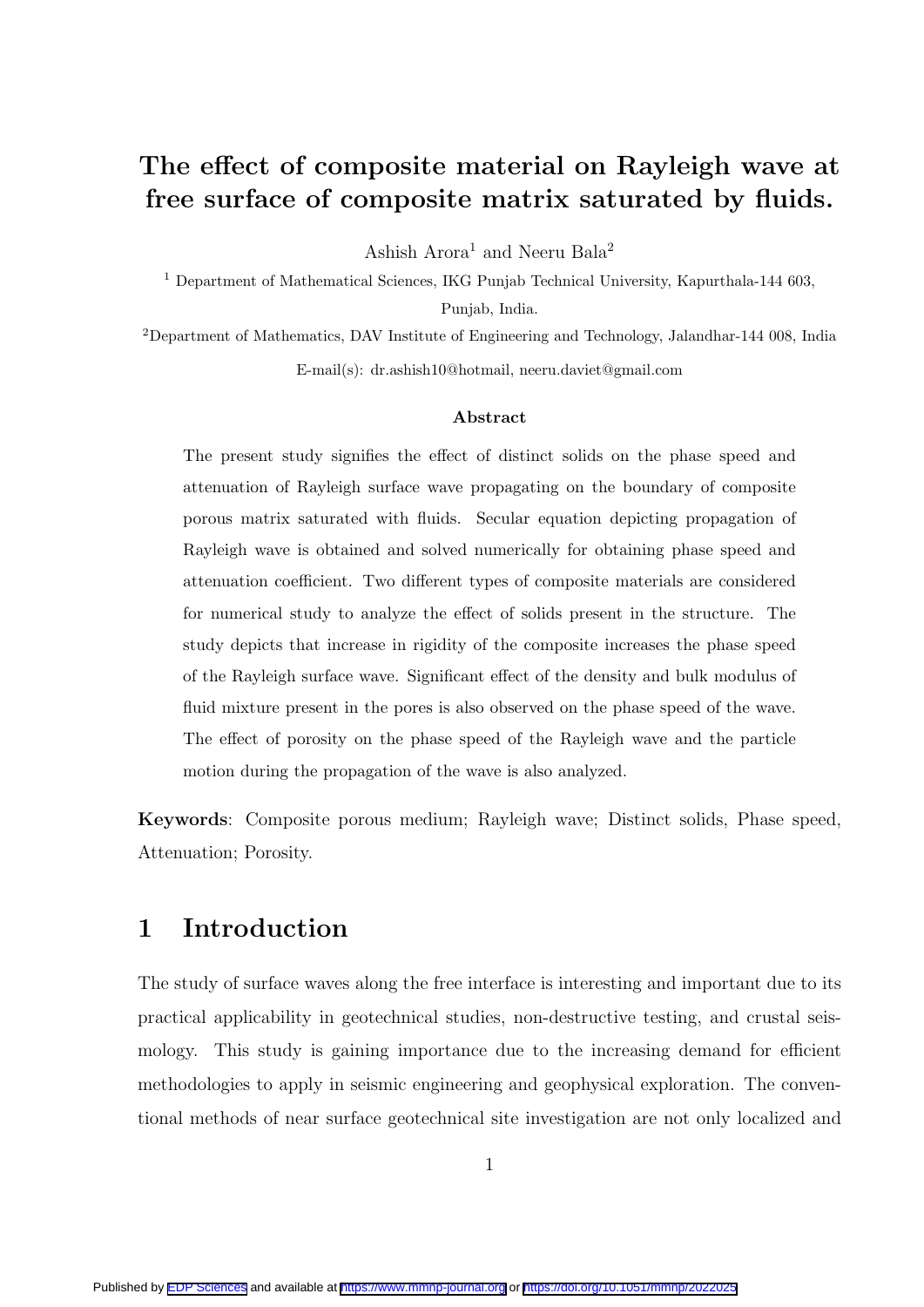time consuming but very costly. The Multichannel Analysis of Surface Waves (MASW) is an alternate non-invasive technique in geotechnical investigations (Tokeshi et al. 2013) and monitoring the properties of subsurface soil (Lu., 2014). The applications of the study of surface waves have been comprehensively studied by Moro (2015), Foti et al. (2015), Yilmaz (2015), and Ebrahimi (2018). The articles by Nenadic et al. (2011) and Colombi et al. (2016) are worth reading to understand the versatile applications of the study of surface waves. Nenadic et al. (2011) derived an algebraic relationship between the shear wave and Rayleigh wave velocity of a plate submerged in a fluid and applied the relationship to quantify mechanical properties of the heart wall and arteries. Colombi et al. (2016) have studied metamaterials that induce negative refraction for controlling the propagation of the Rayleigh wave.

The objective of the present formulation is to signify the effect of composite structure on the Rayleigh type surface wave propagating at the free boundary of a composite porous structure containing fluids. The fundamental study regarding the propagation of Rayleigh wave at porous medium has been conducted by Jones (1961), Deresiewicz (1962), Borcherdt (1973), Currie et al. (1977), Currie and O'Leary (1978), Currie (1979), Carcione (1992), Albers (2006) and Lo (2008). The effect of the structure of the medium and various material parameters on the propagation of the Rayleigh wave is an important part of academic studies as it is linked directly with real geotechnical problems. Vinh et al. (2016) derived a secular equation to study Rayleigh wave propagation in orthotropic fluidsaturated porous media. The authors depicted the strong effect of porosity and the elastic constants on the Rayleigh wave velocity. Gupta and Ahmed (2017) studied the Rayleigh wave propagation in pre-stressed orthotropic earth's crust over a transversely isotropic dissipative semi-infinite medium. The authors analyzed the effect of layer thickness, the presence of pre-stress, and corrugated surface on the phase velocity of the Rayleigh wave. Singh et al. (2018) studied the effect of various parameters like homogeneity, initial stress, wave number, and damping factor on Rayleigh wave propagating in incompressible viscoelastic media. Kumari et al. (2019) analyzed the impact of the corrugated interface on the phase speed and attenuation of the Rayleigh wave propagating on the surface of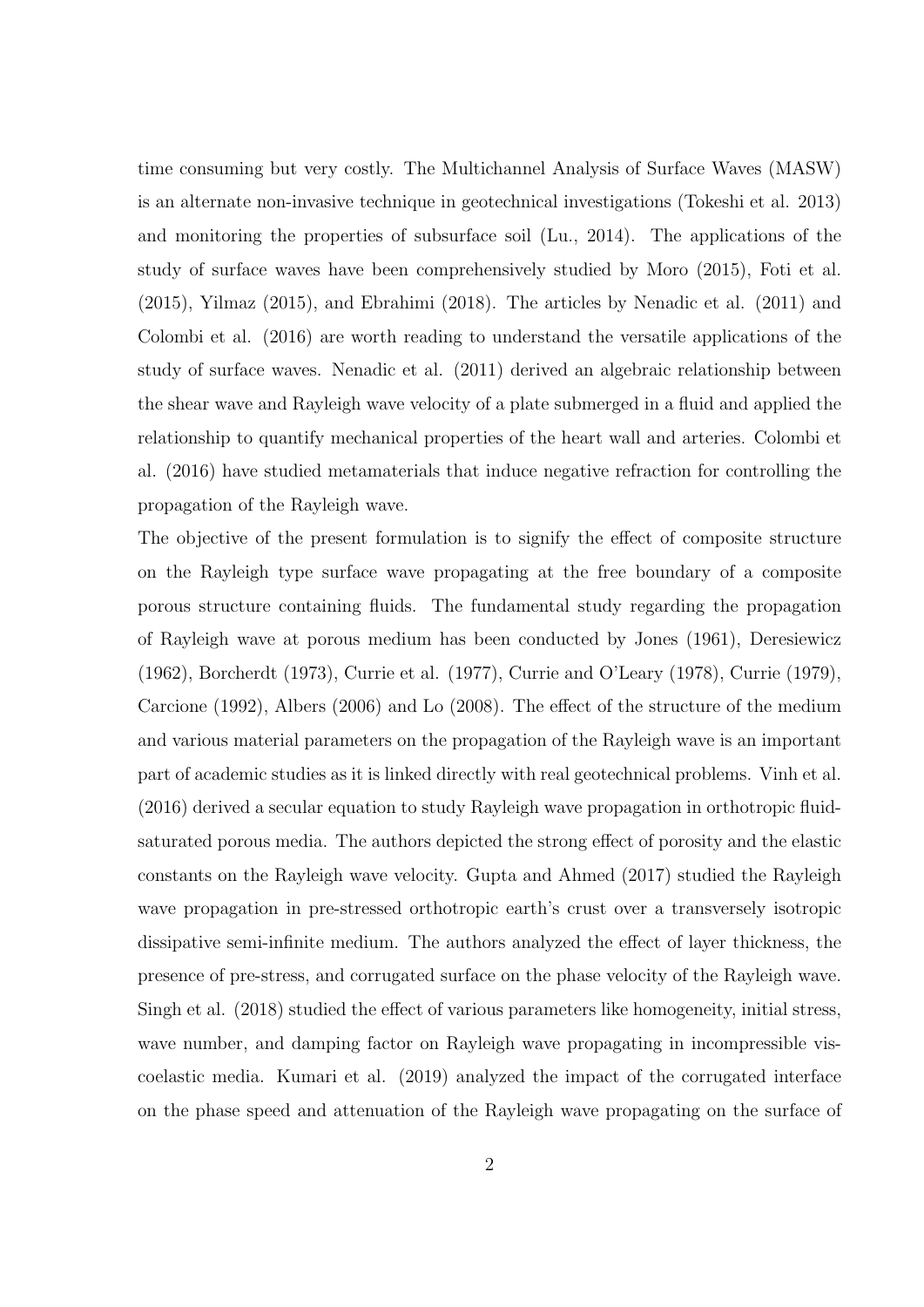micropolar porous half-space lying under a non-viscous liquid layer. Recently, Sharma (2020) has derived an explicit dispersion equation for the propagation of the Rayleigh wave in an orthotropic medium in the presence of initial stress and gravity and analyzed the effect on velocity and polarization of the Rayleigh wave.

The present formulation analyzes the effect of solids in the structure of composite porous material containing fluids, on the phase velocity and attenuation of the Rayleigh wave propagating on the surface of such medium. Painuley and Arora (2019) studied the propagation of the Rayleigh wave on the stress free boundary of the porous medium composed of two solids and saturated by two immiscible fluids. They borrowed the field equations developed by Arora et al. (2015) which are based upon Biot's theory. They analyzed the effect of saturation of fluids and porosity on the behavior of the Rayleigh wave. But the present study is based upon the mixture theory and signifies the effect of the presence of two different solids in the medium on the velocity and attenuation of the Rayleigh wave. To analyze the effect of rigidity of the solid matrix, two distinct composite structures are considered for the numerical study. In first case, the porous matrix is assumed to be formed of sand-ice and in second case the ice is replaced with clay. The pores of the matrix in both cases are assumed to be saturated with water and oil. The effect of porosity is also studied on the particle motion of the medium during the propagation of the Rayleigh wave.

### 2 Governing equations

We consider a composite porous medium composed of two distinct solids and saturated by two chemically non-reactive, immiscible fluids.The governing equations for such medium have been developed by generalizing the momentum balance equation in an Eulerian framework [Arora et al. 2016]. Under isothermal conditions and absence of body forces, these model equations are given by

$$
\left(A\frac{\partial^2}{\partial t^2} + B\frac{\partial}{\partial t}\right)U = N,\tag{1}
$$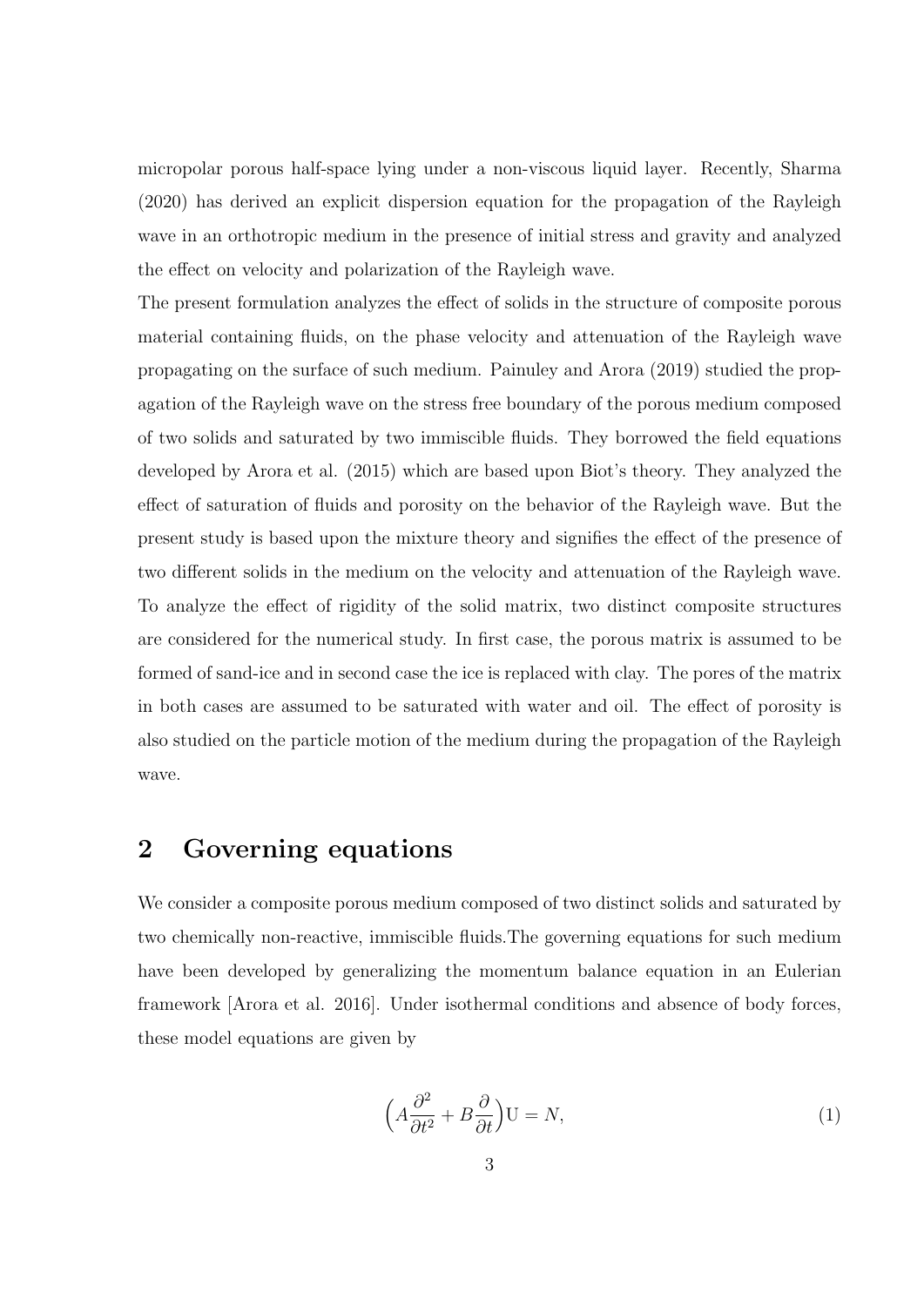where

$$
A = \begin{bmatrix} \rho_{s_1} \theta_{s_1} - A & \mathbb{B} & \mathbb{C} & \mathbb{D} \\ \mathbb{B} & \rho_1 \theta_1 - \mathbb{E} & -4A_{12} & \mathbb{B} \\ \mathbb{C} & -4A_{12} & \rho_2 \theta_2 - \mathbb{F} & \mathbb{C} \\ \mathbb{D} & \mathbb{B} & \mathbb{C} & \rho_{s_2} \theta_{s_2} - A \end{bmatrix}, B = \begin{bmatrix} -\mathbb{R} & R_{11} & R_{22} & 0 \\ R_{11} & -2R_{11} & 0 & R_{11} \\ R_{22} & 0 & -2R_{22} & R_{22} \\ 0 & R_{11} & R_{22} & -\mathbb{R} \end{bmatrix},
$$

$$
U = \begin{bmatrix} u_{s_1} \\ u_1 \\ u_2 \\ u_{s_2} \end{bmatrix}, N = \begin{bmatrix} \nabla \cdot \sigma^{s_1} \\ \nabla \sigma^1 \\ \nabla \sigma^2 \\ \nabla \cdot \sigma^{s_2} \end{bmatrix}.
$$

$$
A = A_{11} + 2A_{12} + A_{22}, B = A_{11} + 2A_{12} + B_{11},
$$

$$
\mathbb{C} = A_{22} + 2A_{12} + B_{22}, D = -(B_{11} + 2A_{12} + B_{22}),
$$

$$
\mathbb{E} = 2(A_{11} + B_{11}), \mathbb{F} = 2(A_{22} + B_{22}), \mathbb{R} = R_{11} + R_{22}.
$$

Solid and fluid phases in the composite porous matrix are represented by indices  $s_1$ ,  $s_2$ and 1, 2, respectively. The symbols  $\rho_{\alpha}$ ,  $\theta_{\alpha}$  and  $u_{\alpha}$ ,  $(\alpha = s_1, 1, 2, s_2)$  correspond to density, volume fraction and displacement field of each phase, respectively. The tensors  $\sigma^{s_1}$ ,  $\sigma^{s_2}$ represent the components of stress on each solid phase and  $\sigma^1$ ,  $\sigma^2$  correspond to normal pressures on fluid phases.  $R_{\gamma\beta}$ ,  $\{(\gamma = 1, 2), (\gamma = \beta)\}$  symbolize the dissipation coefficients due to viscous drag where as  $A_{\gamma\beta}$ ,  $(\gamma = \beta)$  correspond to inertial drag coefficients of first solid with first and second fluids. Similarly inertial drag coefficients for second solid are represented by  $B_{\gamma\beta}$ . Cross coupling between fluid phases is assumed to be symmetric and denoted by  $A_{\gamma\beta} = B_{\gamma\beta}$ ,  $(\gamma \neq \beta)$ . The expressions of viscous and inertial drag coefficients are given in Appendix.

The fluid pressures  $p_1$ ,  $p_2$  and the dilatational stresses  $p_{s_1}$  and  $p_{s_2}$  in terms of porosity change can be expressed as

$$
\frac{\partial p_{s_{\gamma}}}{\partial t} = -K_{s_{\gamma}} \nabla \cdot V_{s_{\gamma}} + \frac{K_{s_{\gamma}}}{1 - \phi} \frac{\partial \phi}{\partial t}
$$
\n
$$
\frac{\partial p_{\gamma}}{\partial t} = -K_{\gamma} \nabla \cdot V_{\gamma} - \frac{K_{\gamma}}{\phi} \frac{\partial \phi}{\partial t} - \frac{K_{\gamma}}{S_{\gamma}} \frac{\partial S_{\gamma}}{\partial t}.
$$
\n(2)

The fluid saturation is given by  $S_{\gamma} =$  $\theta_\gamma$ φ , where  $\phi$  is the porosity of the medium. The relationship of the porosity change with the dilatation of the fluid and solid phases may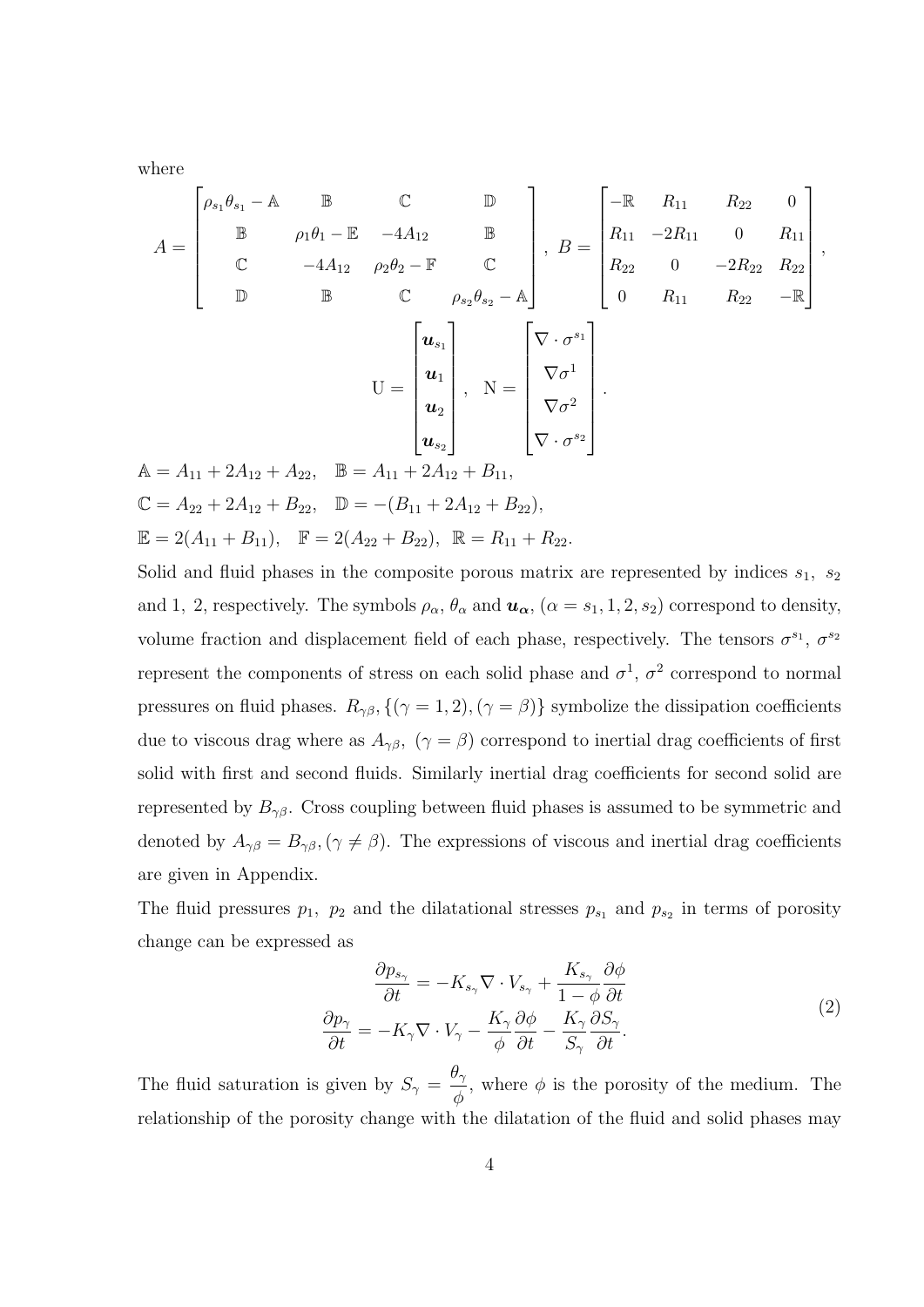be expressed as

$$
\frac{\partial \phi}{\partial t} = \sum \delta_{\alpha} \nabla \cdot V_{\alpha},\tag{3}
$$

where  $\delta_{\alpha}$  are the dimensionless parameters. To find the expressions of these parameters, we use the conditions of generalized jacketed and un-jacketed compressibility tests. In the jacketed test, a sample of the porous medium is enclosed in a thin impermeable jacket. The fluids present in the sample are given outlets through the tubes  $T_1$  and  $T_2$ . The tube  $T_1$  is permeable to the first fluid, while the tube  $T_2$  is permeable to the second fluid. Both the tubes are connected to corresponding containers filled with the first and second fluids kept at the reference pressures  $p_1$  and  $p_2$ , respectively. External pressure is then applied to the sample. During this process, the fluid pressures in the sample remain unaltered due to outlets  $T_1$  and  $T_2$ , and the whole pressure is therefore exerted on the drained solid matrix. The mathematical conditions for this experiment can be expressed as

$$
\frac{\partial p_f}{\partial t} = 0; \quad e^{(s_\gamma)} = \frac{\theta_{s_\gamma}}{K'_{s_\gamma}} p_{s_\gamma}.\tag{4}
$$

Here, the symbol  $p_f = S_1p_1 + (1-S_1)p_2$  stands for the average fluid pressure. The dilatation in the solid phase is represented by  $e^{(s_{\gamma})}(=\nabla \cdot \mathbf{u}_{s_{\gamma}})$  and the symbol  $K'_{s_{\gamma}}$  represents bulk modulus of the drained solid.

In the un-jacketed experiment, the sample of the medium is immersed in a mixture of the first and second fluid. The proportion of both the fluids in the mixture is kept the same as in the pores of the sample. A uniformly distributed external pressure is applied in the fluid mixture, such that the average fluid pressure  $p_f$  becomes equal to the mean dilatational principal stress  $p_s$  on the solid frame. The porosity of the sample remains unchanged throughout the process. The conditions for generalized un-jacketed experiment can be expressed as

$$
p_s = p_f; \quad \frac{\partial \phi}{\partial t} = 0. \tag{5}
$$

employing (4)-(5) in the closure relation of porosity change (3), we obtain the expressions of the dimensionless parameters  $\delta_{\alpha}$ . The expressions of these parameters are given in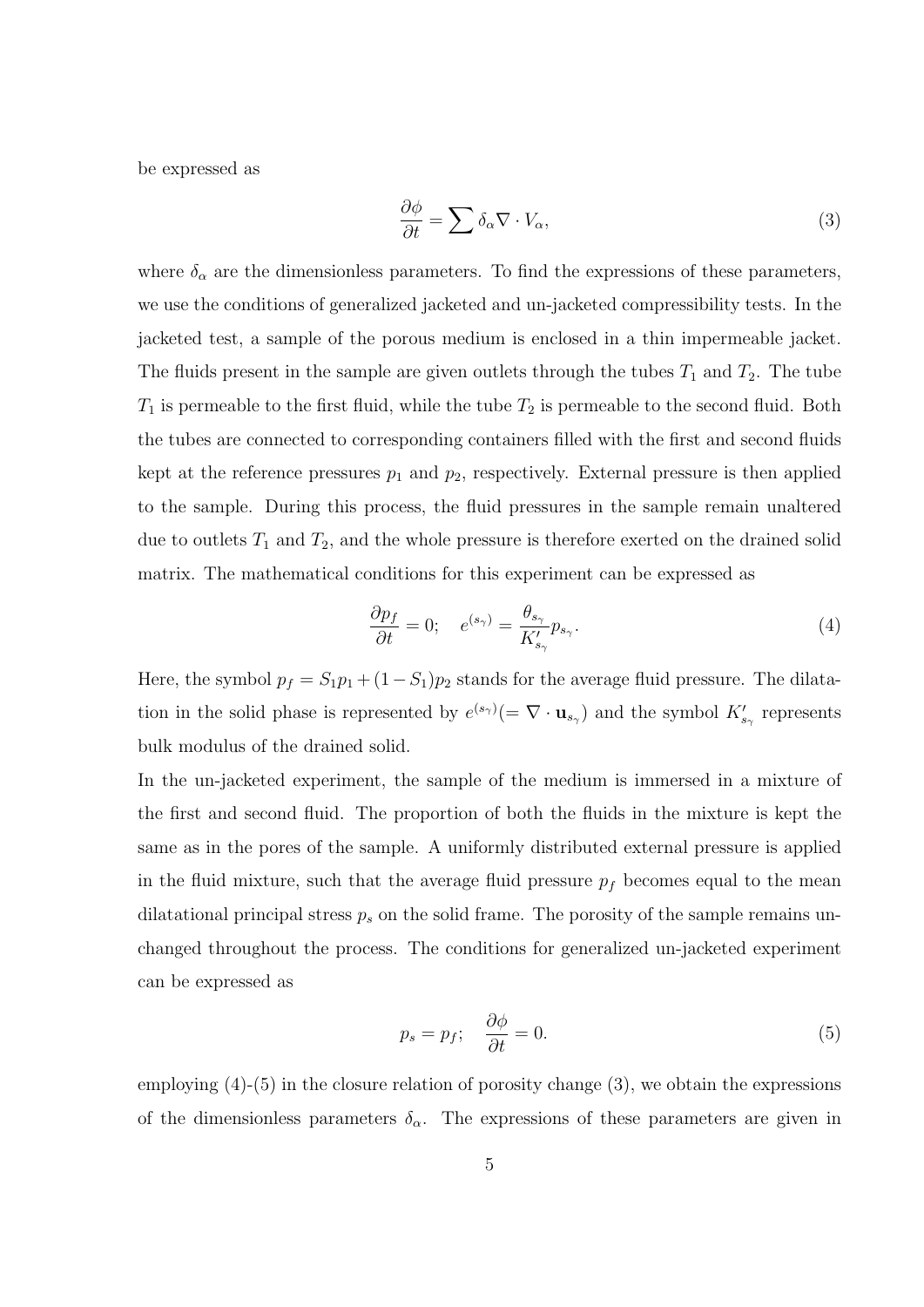Appendix. Employing (3) and the relation  $\frac{\partial S_1}{\partial \mu}$  $\frac{\partial}{\partial t} =$  $dS_1$  $dp_c$  $\left(\frac{\partial p_1}{\partial t} - \frac{\partial p_2}{\partial t}\right)$ in (2), we obtain the following stress-strain relations.

$$
-S_{s_1}\theta_s \frac{\partial p_{s_1}}{\partial t} = \nabla \cdot (a_{11}V_{s_1} + a_{12}V_1 + a_{13}V_2 + a_{14}V_{s_2}),
$$
\n(6)

$$
-\phi S_1 \frac{\partial p_1}{\partial t} = \nabla \cdot (a_{12} V_{s_1} + a_{22} V_1 + a_{23} V_2 + a_{24} V_{s_2}),\tag{7}
$$

$$
-\phi S_2 \frac{\partial p_2}{\partial t} = \nabla \cdot (a_{13} V_{s_1} + a_{23} V_1 + a_{33} V_2 + a_{34} V_{s_2}),\tag{8}
$$

$$
-S_{s_2}\theta_2 \frac{\partial p_{s_2}}{\partial t} = \nabla \cdot (a_{14}V_{s_1} + a_{24}V_1 + a_{34}V_2 + a_{44}V_{s_2}),\tag{9}
$$

where the expressions of the coefficients are incorporated in the Appendix. The stress tensor on each solid phase can be expressed as

$$
t_{s_{\gamma}} = -\theta_{s_{\gamma}} p_{s_{\gamma}} I + 2G_{s_{\gamma}} \mathbf{e}_{s_{\gamma}} - \frac{2}{3} G_{s_{\gamma}} \nabla \cdot \mathbf{u}_{s_{\gamma}} I,
$$
\n(10)

where I is a unit tensor matrix and  $\mathbf{e}_{s_{\gamma}} = \frac{1}{2}$  $\frac{1}{2}(\nabla \mathbf{u}_{s_{\gamma}} + \nabla \mathbf{u}_{s_{\gamma}}^T)$  represents the dilatation of the solid phase. Integrating equations (6)-(9) by keeping  $\phi$ ,  $S_1, S_{s_1}, a_{ij}$  fixed, and using (10), we obtain the following linear constitutive relations for the medium.

$$
\sigma^{s_1} = [(a_{11} - \frac{2}{3}G_{s_1})\nabla \cdot \mathbf{u}_{s_1} + a_{12}\nabla \cdot \mathbf{u}_1 + a_{13}\nabla \cdot \mathbf{u}_2 + a_{14}\nabla \cdot \mathbf{u}_{s_2}]I + 2G_{s_1}(\mathbf{e}_{s_1}), \quad (11)
$$

$$
\sigma^{s_2} = (a_{14}\nabla \cdot \mathbf{u}_{s_1} + a_{24}\nabla \cdot \mathbf{u}_1 + a_{34}\nabla \cdot \mathbf{u}_2 + (a_{44} - \frac{2}{3}G_{s_2})\nabla \cdot \mathbf{u}_{s_2})I + 2G_{s_2}(\mathbf{e}_{s_2}), \quad (12)
$$

$$
\sigma^1 = (a_{12}\nabla \cdot \mathbf{u}_{s_1} + a_{22}\nabla \cdot \mathbf{u}_1 + a_{23}\nabla \cdot \mathbf{u}_2 + a_{24}\nabla \cdot \mathbf{u}_{s_2})I, \qquad (13)
$$

$$
\sigma^2 = (a_{13}\nabla \cdot \mathbf{u}_{s_1} + a_{23}\nabla \cdot \mathbf{u}_1 + a_{33}\nabla \cdot \mathbf{u}_2 + a_{34}\nabla \cdot \mathbf{u}_{s_2})I. \tag{14}
$$

For the propagation of plane dilatational and rotational wave in the medium, we consider the displacement vector in terms of scalar and vector potential by using Helmholtz representation as follows

$$
\mathbf{u}_{\alpha} = (\nabla \bar{\phi_{\alpha}} + \nabla \times \bar{\psi_{\alpha}}) \exp^{-\iota \omega t}, \tag{15}
$$

where the scalar potential  $\bar{\phi}_{\alpha}$  corresponds to dilatation in the medium and the vector potential  $\bar{\psi}_{\alpha}$  depicts the distortion in the medium. The symbol  $\omega$  represents angular frequency. Employing the relation (15) in (1), the general field equations are split into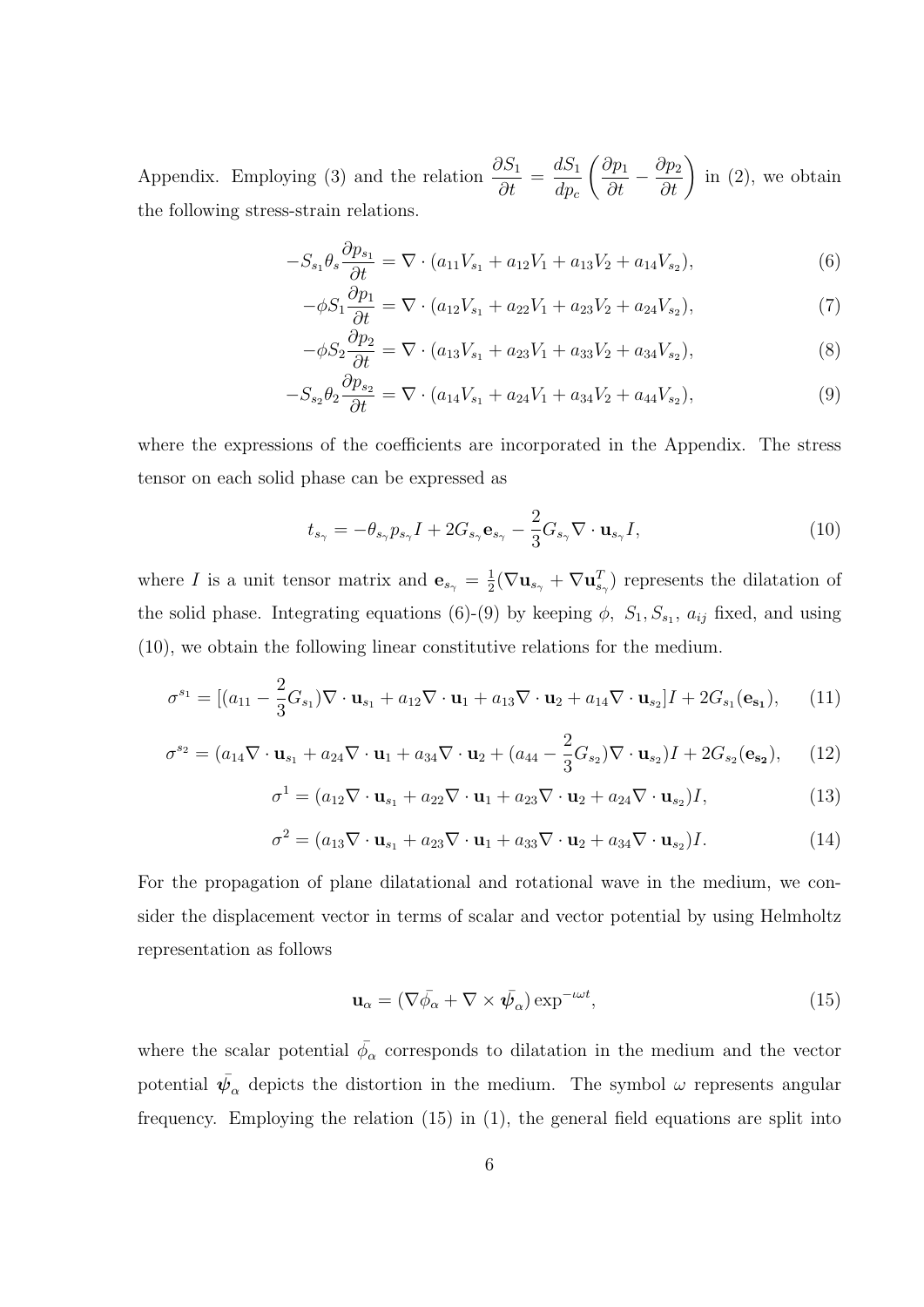following two sets of four differential equations.

$$
L_1 \overline{\Phi} = \mathcal{O},
$$
  
\n
$$
L_2 \overline{\Psi} = \mathcal{O},
$$
\n(16)

where

$$
L_1 = \begin{pmatrix} \bar{a}_{11}Y + \eta_{00} & a_{12}Y + \eta_{01} & a_{13}Y + \eta_{02} & a_{14}Y + \eta_{03} \\ a_{12}Y + \eta_{01} & a_{22}Y + \eta_{11} & a_{23}Y + \eta_{12} & a_{24}Y + \eta_{01} \\ a_{13}Y + \eta_{02} & a_{23}Y + \eta_{12} & a_{33}Y + \eta_{23} & a_{34}Y + \eta_{02} \\ a_{14}Y + \eta_{03} & a_{24}Y + \eta_{01} & a_{34}Y + \eta_{02} & \bar{a}_{44}Y + \eta_{44} \end{pmatrix},
$$

$$
L_2 = \begin{pmatrix} G_{s_1}Y + \eta_{00} & \eta_{01} & \eta_{02} & \eta_{03} \\ \eta_{01} & \eta_{11} & \eta_{12} & \eta_{01} \\ \eta_{02} & \eta_{12} & \eta_{23} & \eta_{02} \\ \eta_{03} & \eta_{01} & \eta_{02} & G_{s_2}Y + \eta_{44} \end{pmatrix}, \qquad Y = \frac{\nabla^2}{\omega^2},
$$

and *O* represents the null matrix. The expressions of other symbols are given as  
\n
$$
\bar{\Phi} = [\bar{\phi}_{s_1} \ \bar{\phi}_1 \ \bar{\phi}_2 \ \bar{\phi}_{s_2}]^T, \quad \bar{\Psi} = [\bar{\psi}_{s_1} \ \bar{\psi}_1 \ \bar{\psi}_2 \ \bar{\psi}_{s_2}]^T,
$$
\n
$$
\bar{a}_{11} = a_{11} + \frac{4}{3} G_{s_1}, \quad \bar{a}_{44} = a_{44} + \frac{4}{3} G_{s_2}, \quad \eta_{00} = \rho_{s_1} \theta_{s_1} - \mathbb{A} - \frac{\iota}{\omega} \mathbb{R},
$$
\n
$$
\eta_{44} = \rho_{s_2} \theta_{s_2} - \mathbb{A} - \frac{\iota}{\omega} \mathbb{R}, \quad \eta_{03} = -(B_{11} + B_{22} + 2A_{12}),
$$
\n
$$
\eta_{01} = A_{11} + 2A_{12} + B_{11} + \frac{\iota}{\omega} R_{11}, \quad \eta_{02} = A_{22} + 2A_{12} + B_{22} + \frac{\iota}{\omega} R_{22},
$$
\n
$$
\eta_{11} = \rho_1 \theta_1 - 2(A_{11} + B_{11}) - 2\frac{\iota}{\omega} R_{11}, \quad \eta_{12} = -4A_{12},
$$
\n
$$
\eta_{23} = \rho_2 \theta_2 - 2(A_{22} + B_{22}) - 2\frac{\iota}{\omega} R_{22}.
$$

Using last three rows of the matrix representation given by (16) and applying crammers rule, we obtain

$$
(\bar{\phi}_1 : \bar{\phi}_2 : \bar{\phi}_{s_2} : \bar{\phi}_{s_1}) = \ell_1 : \ell_2 : \ell_3 : \ell_4,\tag{17}
$$

$$
(\bar{\psi}_1 : \bar{\psi}_2 : \bar{\psi}_{s_2} : \bar{\psi}_{s_1}) = \epsilon_1 : \epsilon_2 : \epsilon_3 : \epsilon_4,
$$
\n(18)

where the expressions of various symbols defined above are given in Appendix. Employing these relations in the first row of (16), we can write

$$
|L_1|\bar{\phi}_{s_1} = 0 = |L_2|\bar{\psi}_{s_1},\tag{19}
$$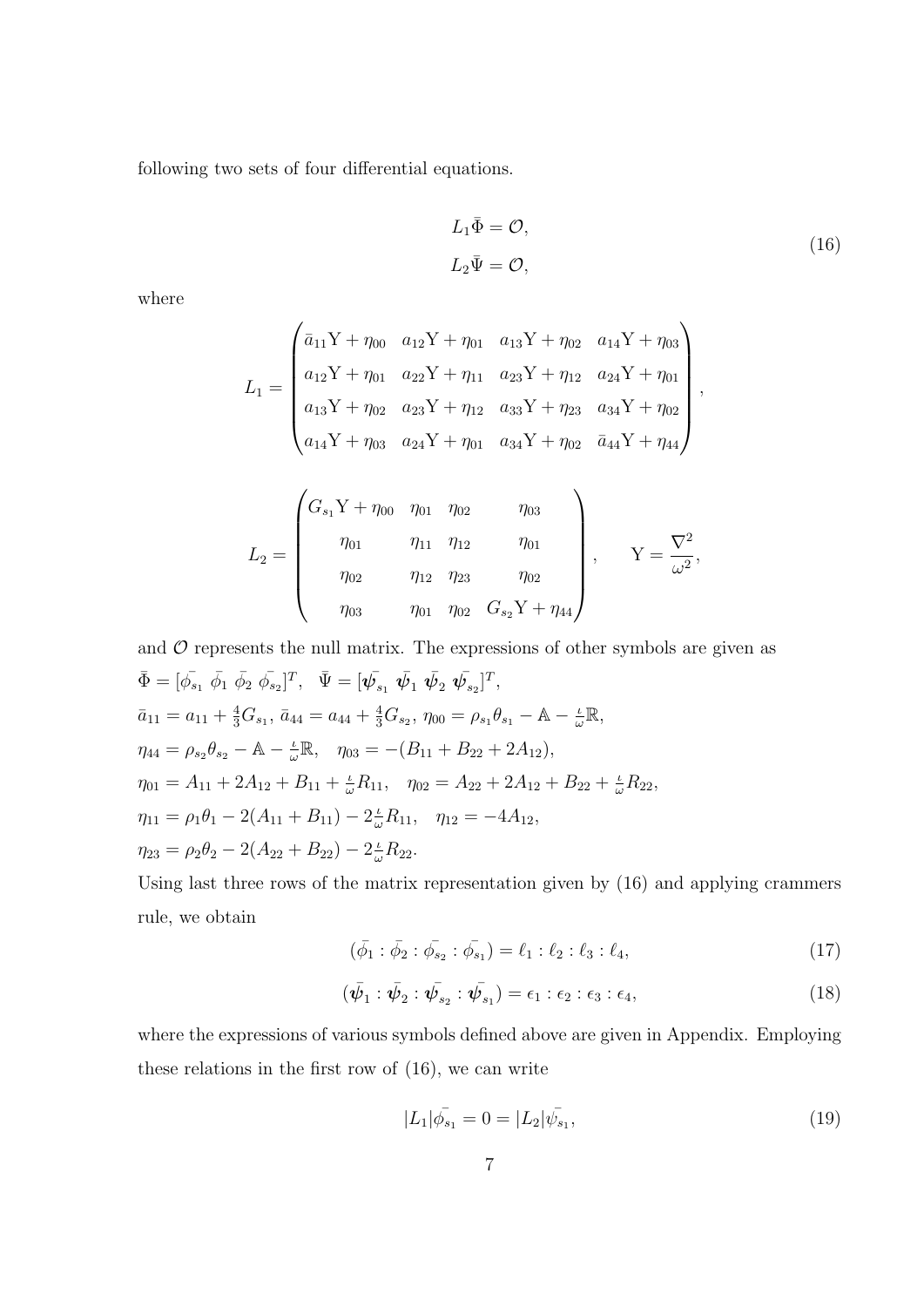where symbol (||) stands for the determinant. This gives the following partial differential equations representing the propagation of dilatational and rotational waves, respectively.

$$
(\nabla^2 + k_1^2)(\nabla^2 + k_2^2)(\nabla^2 + k_3^2)(\nabla^2 + k_4^2)\bar{\phi}_{s_1} = 0,
$$
\n(20)

$$
(\nabla^2 + k_5^2)(\nabla^2 + k_6^2)\overline{\psi}_{s_1} = 0.
$$
\n(21)

The general solutions of (20) and (21) may be written as

$$
(\bar{\phi}_{s_1}, \ \ \bar{\psi}_{s_1}) = \left(\sum_{\beta=1}^4 \phi^{\beta}, \ \ \sum_{l=5}^6 \psi^l\right), \tag{22}
$$

where  $\phi^{\beta}$  and  $\psi^{l}$  satisfy the Helmholtz equations

$$
(\nabla^2 + k_\beta^2)\phi^\beta = 0, \quad (\nabla^2 + k_l^2)\psi^l = 0.
$$
 (23)

The symbols  $k_{\beta}$  and  $k_l$  correspond to complex wavenumbers of dilatational and shear waves, respectively. This reveals the existence of six waves in the medium. The four, out of these six waves are dilatational in nature, while two are shear in nature. The dilatational waves may be designated by  $P_{\beta}$ ,  $(\beta = 1, 2, 3, 4)$  and the shear waves by  $S_l$ ,  $(l = 5, 6)$ . For physically meaningful solution the imaginary part of complex wave number  $k_{\beta}$ ,  $k_l$  are chosen to be positive. Using  $(17)-(18)$  and  $(22)$ , we get the following coupling relations

$$
\bar{\phi}_{\alpha} = \lambda_{\alpha}^{\beta} \phi^{\beta}, \quad \bar{\psi}_{\alpha} = \lambda_{\alpha}^{l} \psi^{l}, \tag{24}
$$

where summation convention is used over the repeated index. The expressions of coefficients of coupling relations are also incorporated in the Appendix.

### 3 Secular equation

We consider an infinite half-space composed of two distinct solids and containing two immiscible fluids occupying a region  $z \geq 0$  in the rectangular coordinate system  $O_{xyz}$ . Due to the uniformity of an isotropic system in all directions, the two dimensional case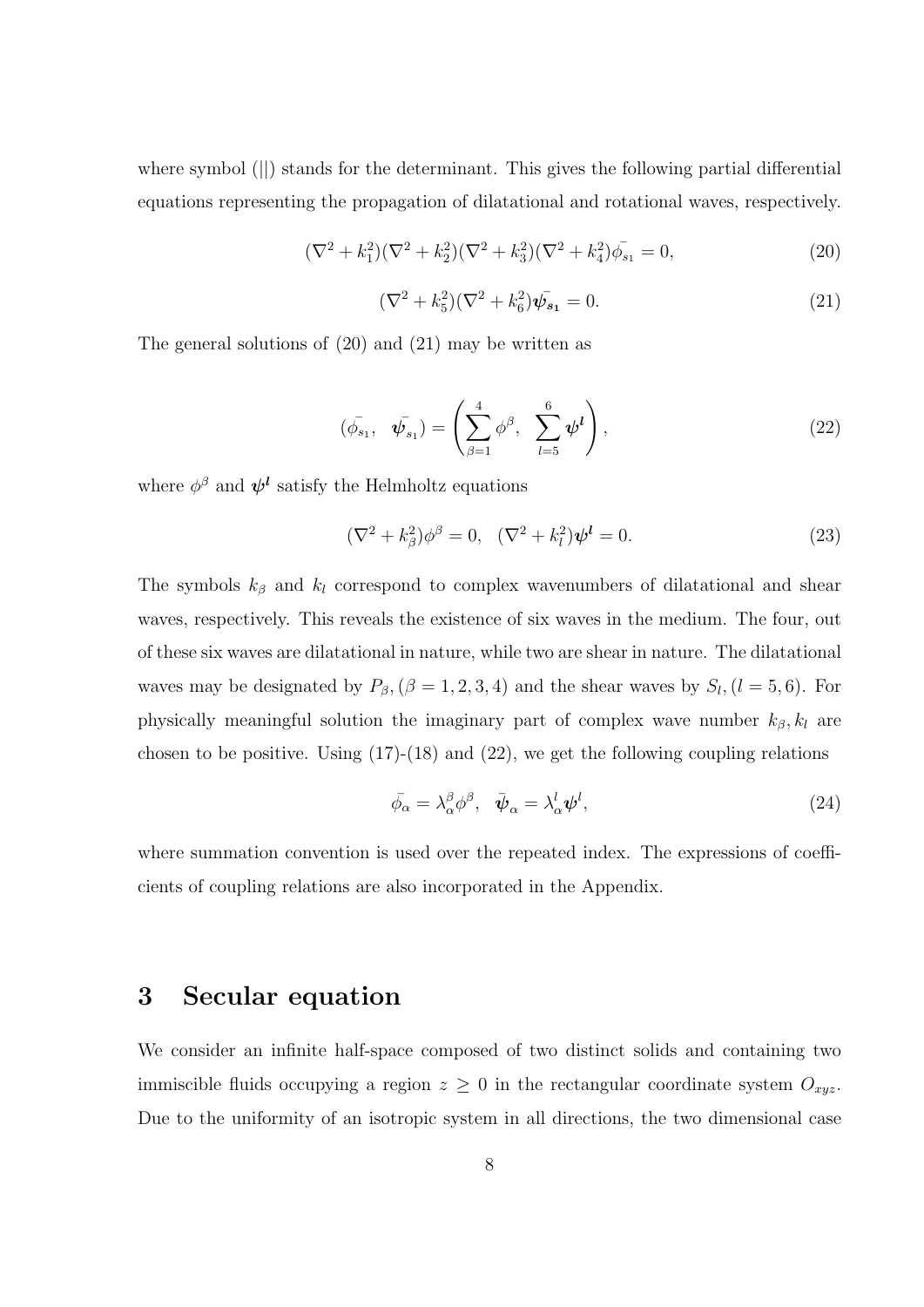can be generalized to three dimensional case. Therefore, we consider a two dimensional case in xz-plane, where  $z = 0$  represents the free surface of the medium. As revealed in the previous section, six coupled waves propagate in such a medium. The four waves, among these six waves, are dilatational and two are shear in nature. The displacement in each phase is the resultant of all dilatational and distortional displacements caused by the body waves. Therefore, we can write

$$
\mathbf{u}_{\alpha} = (u_{\alpha x}, 0, u_{\alpha z}) = \sum_{\beta=1}^{4} \lambda_{\alpha}^{\beta} \nabla \phi^{\beta} + \sum_{l=5}^{6} \lambda_{\alpha}^{l} \nabla \times \boldsymbol{\psi}^{l}.
$$
 (25)

Consider the propagation of Rayleigh surface wave along the free surface of the medium and decaying exponentially along z-direction. The displacement potentials representing the propagation of Rayleigh wave are given by

$$
\phi^{\beta} = A_{\beta} \exp(-b_{\beta}z) \exp \iota(k_r x - \omega t), \quad \phi^l = A_l \exp(-b_l z) \exp \iota(k_r x - \omega t), \tag{26}
$$

where  $b_{\beta} = \sqrt{(k_r^2 - k_{\beta}^2)}, \quad b_l = \sqrt{(k_r^2 - k_l^2)}.$ 

The symbols  $\phi^5$  and  $\phi^6$ , respectively represent y-component of vectors  $\psi^5$  and  $\psi^6$ . The symbol  $k_r (= \Re(k_r) + \iota \Im(k_r))$  represents the complex wave number of the Rayleigh wave, where  $\Re$ () and  $\Im$ () are the real and imaginary parts of a complex quantity. It is considered that  $\Re(k_r) \geq 0$ . This is to ensure the propagation of Rayleigh wave in positive x-direction. Since the quantities  $b_m$ ,  $(m = 1, 2...6)$  are complex valued, therefore to ensure the attenuation of wave in positive z-direction, we consider  $\Re(b_m) \geq 0$ . The boundary of composite porous medium  $z = 0$  is assumed to be flat and mechanically stress free. Therefore, we consider normal stress  $\sigma_{zz}$ , tangential stress  $\sigma_{zx}$  and the fluid pressure  $\sigma$  to be zero at the surface  $z = 0$ . Mathematically, we can write these conditions as follows

$$
(i) \ \sigma_{zz}^{s_1} = 0, \quad (ii) \ \sigma_{zx}^{s_1} = 0, \quad (iii) \ \sigma^1 = 0
$$
  

$$
(iv) \ \sigma^2 = 0, \quad (v) \ \sigma_{zz}^{s_2} = 0, \quad (vi) \ \sigma_{zx}^{s_2} = 0.
$$
 (27)

Using  $(25)$ ,  $(26)$  and the constitutive relations  $(11)-(14)$  in above boundary conditions, we obtain following six linear equations in  $A_m$ ,  $m = 1, 2...6$ .

$$
\sum_{\beta=1}^{4} (2G_{s_1}k_r^2 - r_\beta k_\beta^2)A_\beta - \sum_{l=5}^{6} \mathcal{Q}_1 \sqrt{(k_r^2 - k_l^2)}A_l k_r = 0,
$$
\n(28)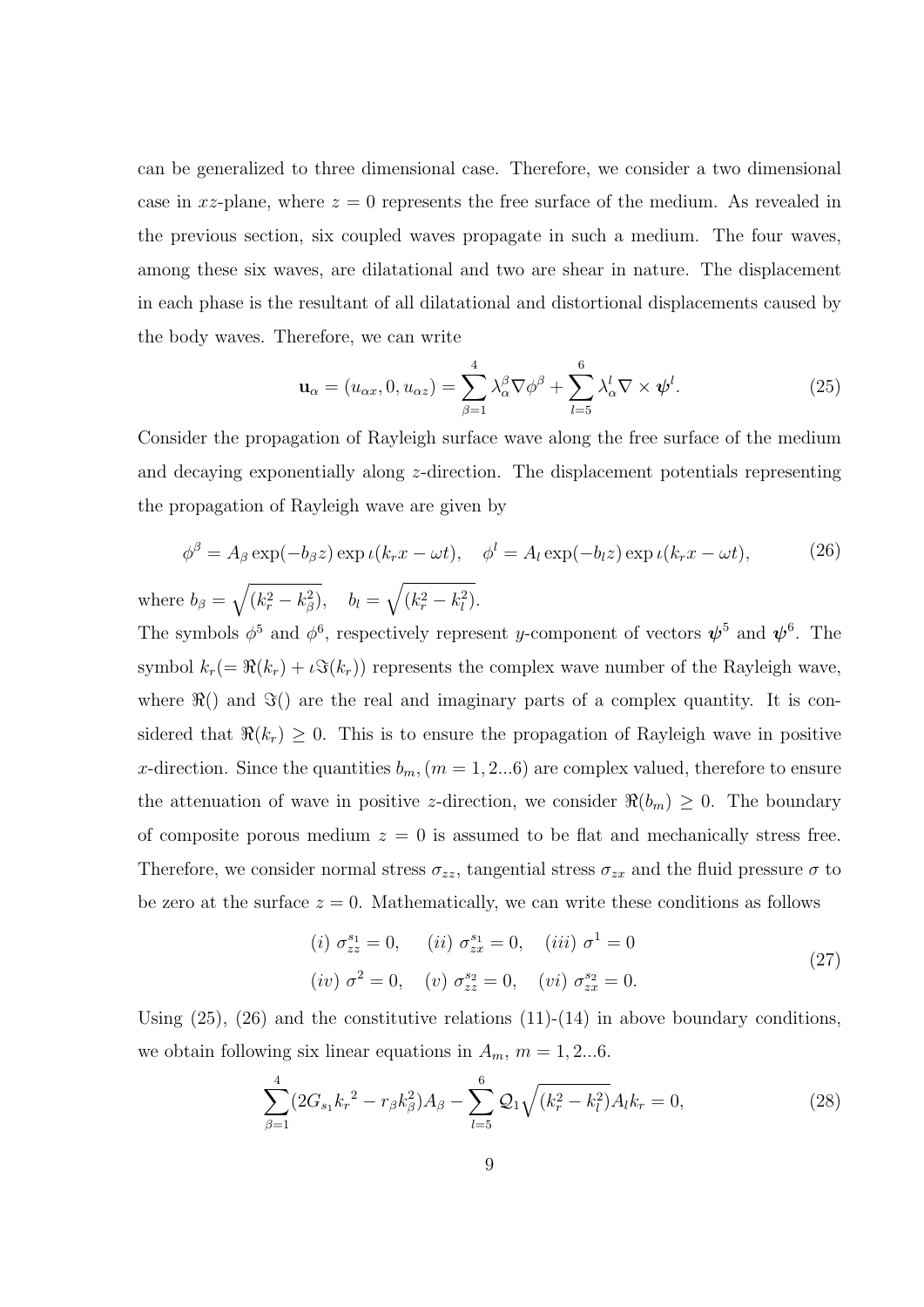$$
\sum_{\beta=1}^{4} -\mathcal{Q}_1 \sqrt{(k_r^2 - k_\beta^2)} A_\beta k_r - \sum_{l=5}^{6} G_{s_1} (2k_r^2 - k_l^2) A_l = 0, \tag{29}
$$

$$
\sum_{\beta=1}^{4} \varpi_{\beta} k_{\beta}^{2} A_{\beta} = 0, \quad \sum_{\beta=1}^{4} \zeta_{\beta} k_{\beta}^{2} A_{\beta} = 0, \tag{30}
$$

$$
\sum_{\beta=1}^{4} (2G_{s_2} \lambda_{s_2}^{\beta} k_r^2 - \mathfrak{s}_{\beta} k_{\beta}^2) A_{\beta} - \sum_{l=5}^{6} \mathcal{P}_l \sqrt{(k_r^2 - k_l^2)} A_l k_r = 0,
$$
\n(31)

$$
\sum_{\beta=1}^{4} \mathcal{P}_{\beta} \sqrt{(k_r^2 - k_\beta^2)} A_{\beta} k_r - \sum_{l=5}^{6} G_{s_2} \lambda_{s_2}^l (2k_r^2 - k_l^2) A_l = 0,
$$
\n(32)

where

$$
r_{\beta} = J_{\beta} + 2G_{s_1}, \quad Q_1 = 2\iota G_{s_1}, \quad \varpi_{\beta} = a_{12} + \lambda_1^{\beta} a_{22} + \lambda_2^{\beta} a_{23} + \lambda_{s_2}^{\beta} a_{24},
$$
  
\n
$$
\zeta_{\beta} = a_{13} + \lambda_1^{\beta} a_{23} + \lambda_2^{\beta} a_{33} + \lambda_{s_2}^{\beta} a_{34}, \quad \mathfrak{s}_{\beta} = \mathcal{M}_{\beta} + 2G_{s_2} \lambda_{s_2}^{\beta},
$$
  
\n
$$
J_{\beta} = (a_{11} - \frac{2}{3}G_{s_1} + a_{12}\lambda_1^{\beta} + a_{13}\lambda_2^{\beta} + a_{14}\lambda_{s_2}^{\beta}),
$$
  
\n
$$
\mathcal{M}_{\beta} = a_{14} + a_{24}\lambda_1^{\beta} + a_{34}\lambda_2^{\beta} + (a_{44} - \frac{2}{3}G_{s_2})\lambda_{s_2}^{\beta},
$$
  
\n
$$
\mathcal{P}_{\beta} = -2\iota G_{s_2}\lambda_{s_2}^{\beta}, \quad \mathcal{P}_{l} = 2\iota G_{s_2}\lambda_{s_2}^{l}.
$$

Non trivial solution of this system of equations leads to an irrational equation in  $k_r$ . The frequency equation can be obtained by taking the determinant of the coefficient matrix equal to zero as given below

$$
\begin{vmatrix}\n2G_{s_1} - r_1 \frac{k_1^2}{k_r^2} & 2G_{s_1} - r_2 \frac{k_2^2}{k_r^2} & 2G_{s_1} - r_3 \frac{k_3^2}{k_r^2} & 2G_{s_1} - r_4 \frac{k_4^2}{k_r^2} & -Q_1 \mathfrak{d}_5 & -Q_1 \mathfrak{d}_6 \\
-Q_1 \mathfrak{d}_1 & -Q_1 \mathfrak{d}_2 & -Q_1 \mathfrak{d}_3 & -Q_1 \mathfrak{d}_4 & -G_{s_1} \mathfrak{t}_5 & -G_{s_1} \mathfrak{t}_6 \\
\varpi_1 k_1^2 & \varpi_2 k_2^2 & \varpi_3 k_3^2 & \varpi_4 k_4^2 & 0 & 0 \\
\zeta_1 k_1^2 & \zeta_2 k_2^2 & \zeta_3 k_3^2 & \zeta_4 k_4^2 & 0 & 0 \\
2G_{s_2} \lambda_{s_2}^1 - \mathfrak{s}_1 \frac{k_1^2}{k_r^2} & 2G_{s_2} \lambda_{s_2}^2 - \mathfrak{s}_2 \frac{k_2^2}{k_r^2} & 2G_{s_2} \lambda_{s_2}^3 - \mathfrak{s}_3 \frac{k_3^2}{k_r^2} & 2G_{s_2} \lambda_{s_2}^4 - \mathfrak{s}_4 \frac{k_4^2}{k_r^2} & -\mathcal{P}_5 \mathfrak{d}_5 & -\mathcal{P}_6 \mathfrak{d}_6 \\
\mathcal{P}_1 \mathfrak{d}_1 & \mathcal{P}_2 \mathfrak{d}_2 & \mathcal{P}_3 \mathfrak{d}_3 & \mathcal{P}_4 \mathfrak{d}_4 & -G_{s_2} \lambda_{s_2}^5 \mathfrak{t}_5 & -G_{s_2} \lambda_{s_2}^6 \mathfrak{t}_6\n\end{vmatrix} = 0,
$$
\n(33)

where  $\mathfrak{d}_m = \sqrt{\left(1 - \frac{k_m^2}{l^2}\right)}$  $k_r^2$ ),  $t_l = \left(2 - \frac{k_l^2}{l^2}\right)$  $k_r^2$  . At stipulated wave frequency  $\omega$ , the phase speed  $V_r$  and attenuation coefficient  $A_r$  of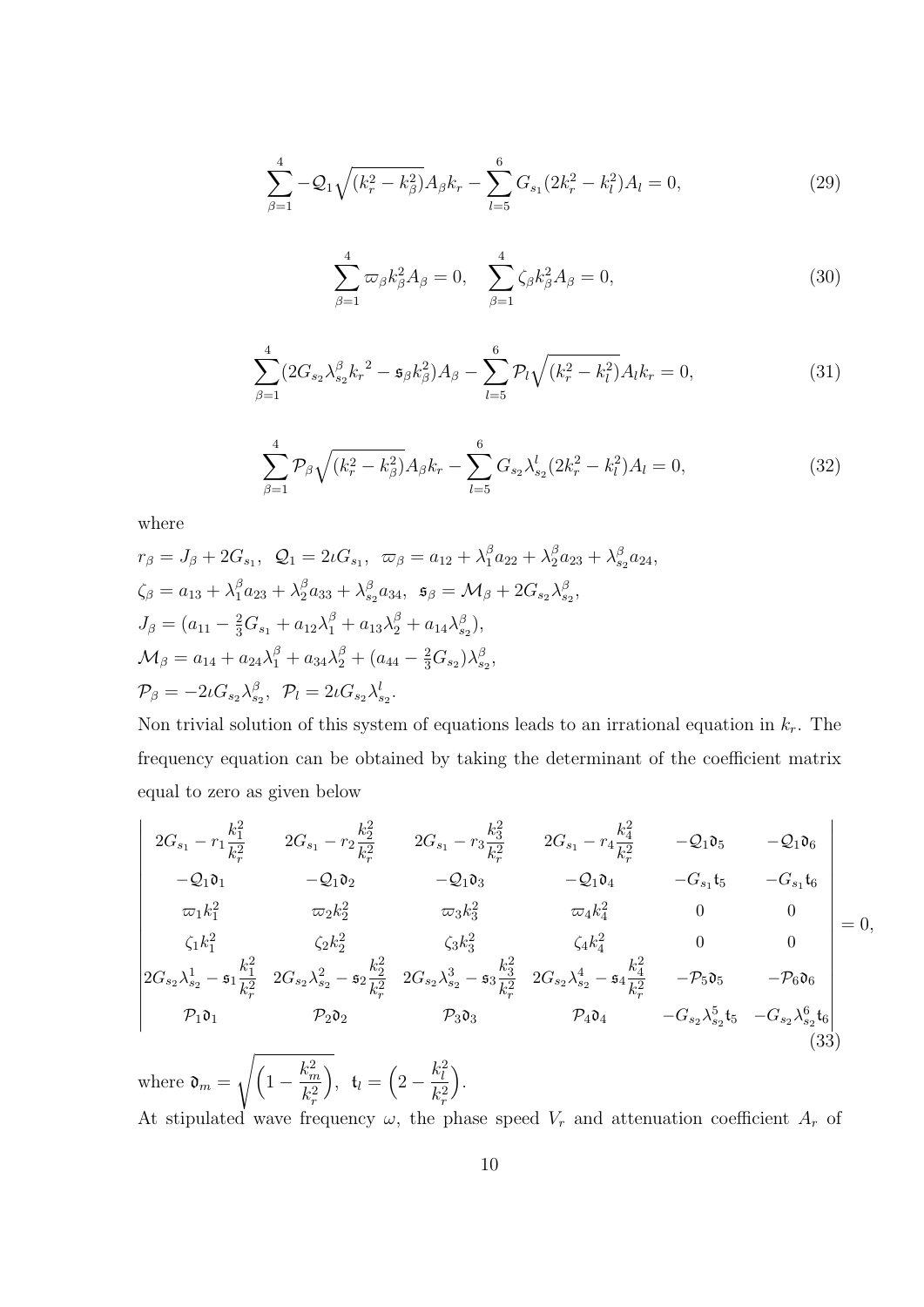Rayleigh wave are given by

$$
V_r = \frac{\omega}{\Re(k_r)}, \qquad |A_r| = \Im(k_r). \tag{34}
$$

We may reduce the secular equation (33) of Rayleigh wave to the corresponding secular equation of a Rayleigh wave propagating in a porous medium composed of a single solid and saturated by immiscible fluids. Our model equations are directly reducible to the model equations developed by Lo et al. (2005) for the porous medium composed of a single solid and saturated by two immiscible fluids by assuming  $K_{s_2}, \theta_{s_2}, \rho_{s_2}$  and  $G_{s_2}$  all equal to zero (Arora et al. 2016). With this type of assumption three dilatational and one shear wave propagate through the medium. Also, in this manner, the equation (33) reduces to the following form.

$$
\begin{vmatrix}\n-S_1 \frac{k_1^2}{k_r^2} + 2G_{s_1} & -S_2 \frac{k_2^2}{k_r^2} + 2G_{s_1} & -S_3 \frac{k_3^2}{k_r^2} + 2G_{s_1} & -2\iota G_{s_1} \mathfrak{d}_5 \\
-2\iota G_{s_1} \mathfrak{d}_1 & -2\iota G_{s_1} \mathfrak{d}_2 & -2\iota G_{s_1} \mathfrak{d}_3 & -G_{s_1} \mathfrak{t}_5 \\
\mathcal{R}_1 k_1^2 & \mathcal{R}_2 k_2^2 & \mathcal{R}_3 k_3^2 & 0 \\
\mathcal{A}_1 k_1^2 & \mathcal{A}_2 k_2^2 & \mathcal{A}_3 k_3^2 & 0\n\end{vmatrix} = 0,
$$
\n(35)

where

 $\mathcal{S}_\beta = (\bar{a}_{11} + a_{12}\lambda_1^\beta + a_{13}\lambda_2^\beta$ <sup>β</sup><sub>2</sub>),  $\mathcal{R}_{\beta} = (a_{12} + \lambda_1^{\beta} a_{22} + \lambda_2^{\beta} a_{23}), \mathcal{A}_{\beta} = (a_{13} + \lambda_1^{\beta} a_{23} + \lambda_2^{\beta} a_{33}).$  The equation (35) can also be rewritten as follows

$$
4\mathfrak{d}_5 \sum_{\beta=1}^3 \mathcal{E}_\beta \mathfrak{d}_\beta = (2 - w) \left( 2 \sum_{\beta=1}^3 \mathcal{E}_\beta - w \sum_{\beta=1}^3 \mathcal{E}_\beta \mathcal{C}_\beta \right), \quad w = \frac{V_r^2}{v_5^2},\tag{36}
$$

where

$$
\mathcal{C}_{\beta} = \frac{\mathcal{S}_{\beta} \mathfrak{q}_{\beta}}{G_{s_1}}, \ \ \mathfrak{q}_{\beta} = \frac{v_5^2}{v_{\beta}^2}, \ \ \mathcal{E}_{1} = \mathcal{G}_{2} \mathcal{H}_{3} - \mathcal{H}_{2} \mathcal{G}_{3}, \quad \mathcal{E}_{2} = \mathcal{G}_{3} \mathcal{H}_{1} - \mathcal{H}_{3} \mathcal{G}_{1}, \ \ \mathcal{E}_{3} = \mathcal{G}_{1} \mathcal{H}_{2} - \mathcal{H}_{1} \mathcal{G}_{2},
$$
\n
$$
\mathcal{G}_{\beta} = \frac{\mathcal{R}_{\beta}}{v_{\beta}^2}, \ \mathcal{H}_{\beta} = \frac{\mathcal{A}_{\beta}}{v_{5}^2}.
$$

The symbol  $v_\beta$  represents the phase speed of dilatational waves and  $v_5$  denotes the phase speed of shear wave propagating in the medium. The equation (36) gives the frequency equation of Rayleigh wave propagating in a porous medium containing single solid and two immiscible fluids [Sharma (2012)].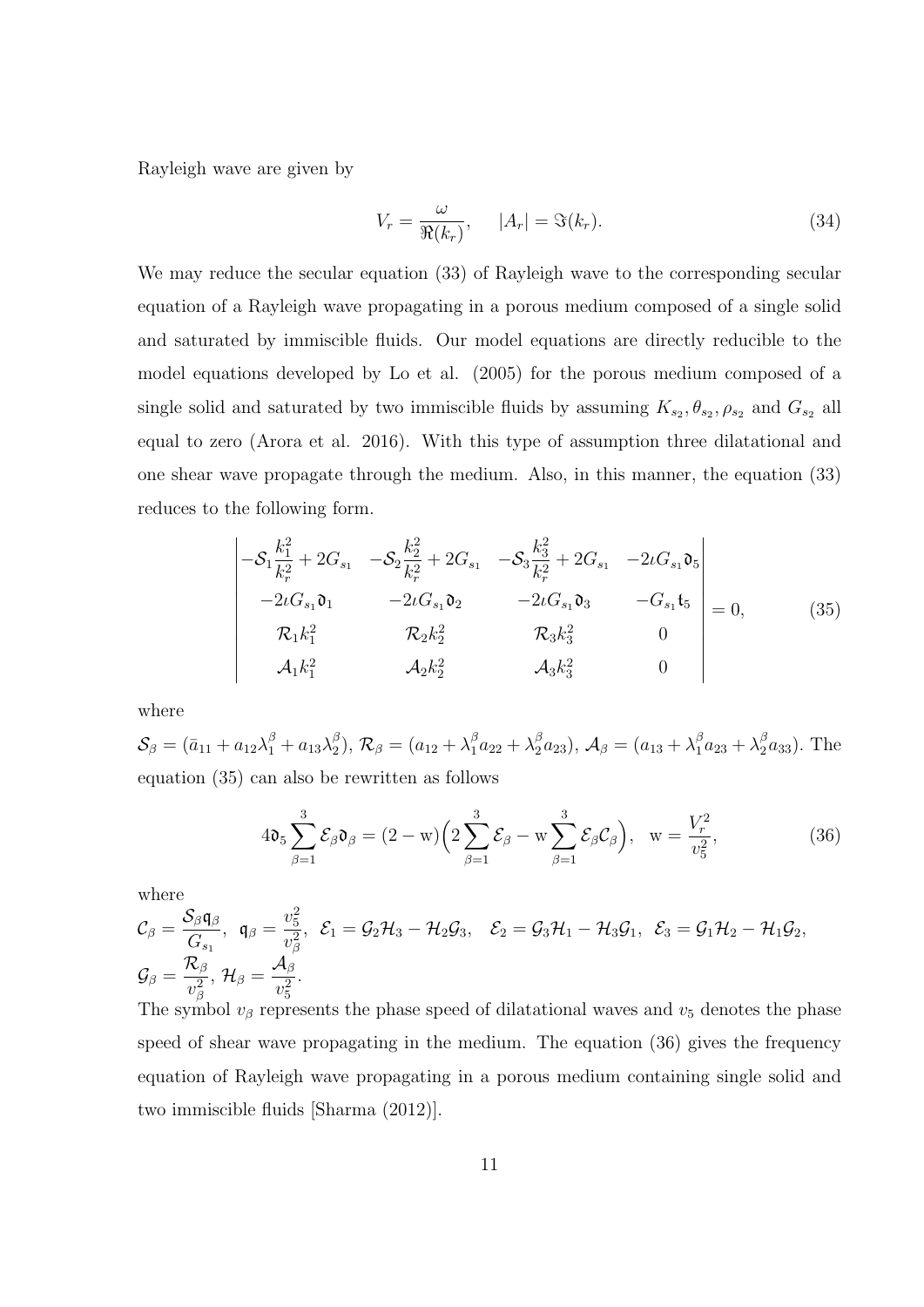Similarly, we may reduce the secular equation of the Rayleigh wave in the present medium to the corresponding secular equation of the Rayleigh wave propagating in an elastic solid by eliminating the parameters corresponding to one of the solids and both the fluids. We assume  $\rho_1 = \theta_1 = K_1 = \rho_2 = \theta_2 = K_2 = 0$  and  $K_{s_2} = \theta_{s_2} = \rho_{s_2} = G_{s_2} = 0$ . Under these assumptions only one dilatational and one shear wave propagate in the medium. The frequency equation for a Rayleigh wave propagating in an elastic solid may be expressed as (Ewing and Jardetzky, 1957)

$$
\begin{vmatrix} -\bar{a}_{11} \frac{k_1^2}{k_r^2} + 2G_{s_1} & -2\iota G_{s_1} \mathfrak{d}_5 \\ -2\iota G_{s_1} \mathfrak{d}_1 & -G_{s_1} \mathfrak{t}_5 \end{vmatrix} = 0
$$
 (37)

The equation (37) can be rewritten in the following form

$$
\mathfrak{t}_5^2=4\mathfrak{d}_1\mathfrak{d}_5,
$$

where  $v_1 =$  $\sqrt{\bar{a}_{11}}$  $\rho_{s_1}$  $v_5 = \sqrt{\frac{G_{s_1}}{a}}$  $\rho_{s_1}$ .

### 4 Particle motion in the medium

During the propagation of a wave, the oscillating particles of the medium trace a particular trajectory. In the present section, we study the trajectory traced out by the particle during the propagation of the Rayleigh surface wave in the medium. Using (25), the aggregate displacement  $(U_x, 0, U_z)$  in the medium may be written as

$$
U_x = u_{s_{1x}} + u_{1x} + u_{2x} + u_{s_{2x}} = \sum_{\beta=1}^{4} L^{\beta} \frac{\partial \phi^{\beta}}{\partial x} - \sum_{l=5}^{6} L^{\prime} \frac{\partial \phi^l}{\partial z},
$$
(38)

$$
U_z = u_{s_{1z}} + u_{1z} + u_{2z} + u_{s_{2z}} = \sum_{\beta=1}^{4} L^{\beta} \frac{\partial \phi^{\beta}}{\partial z} + \sum_{l=5}^{6} L^l \frac{\partial \phi^l}{\partial x},
$$
(39)

where  $L^{\beta} = \lambda_{s_1}^{\beta} + \lambda_1^{\beta} + \lambda_2^{\beta} + \lambda_{s_2}^{\beta}$ ,  $L^{l} = \lambda_{s_1}^{l} + \lambda_1^{l} + \lambda_2^{l} + \lambda_{s_2}^{l}$ . On inserting the expressions of potentials from (26) into (38)-(39), we get

$$
\{U_x, 0, U_z\} = \{\iota | \nu_0| \exp^{\iota \Theta_1}, 0, -|\mu_0| \exp^{\iota \Theta_2}\} \exp[-\Im(k_r)x],\tag{40}
$$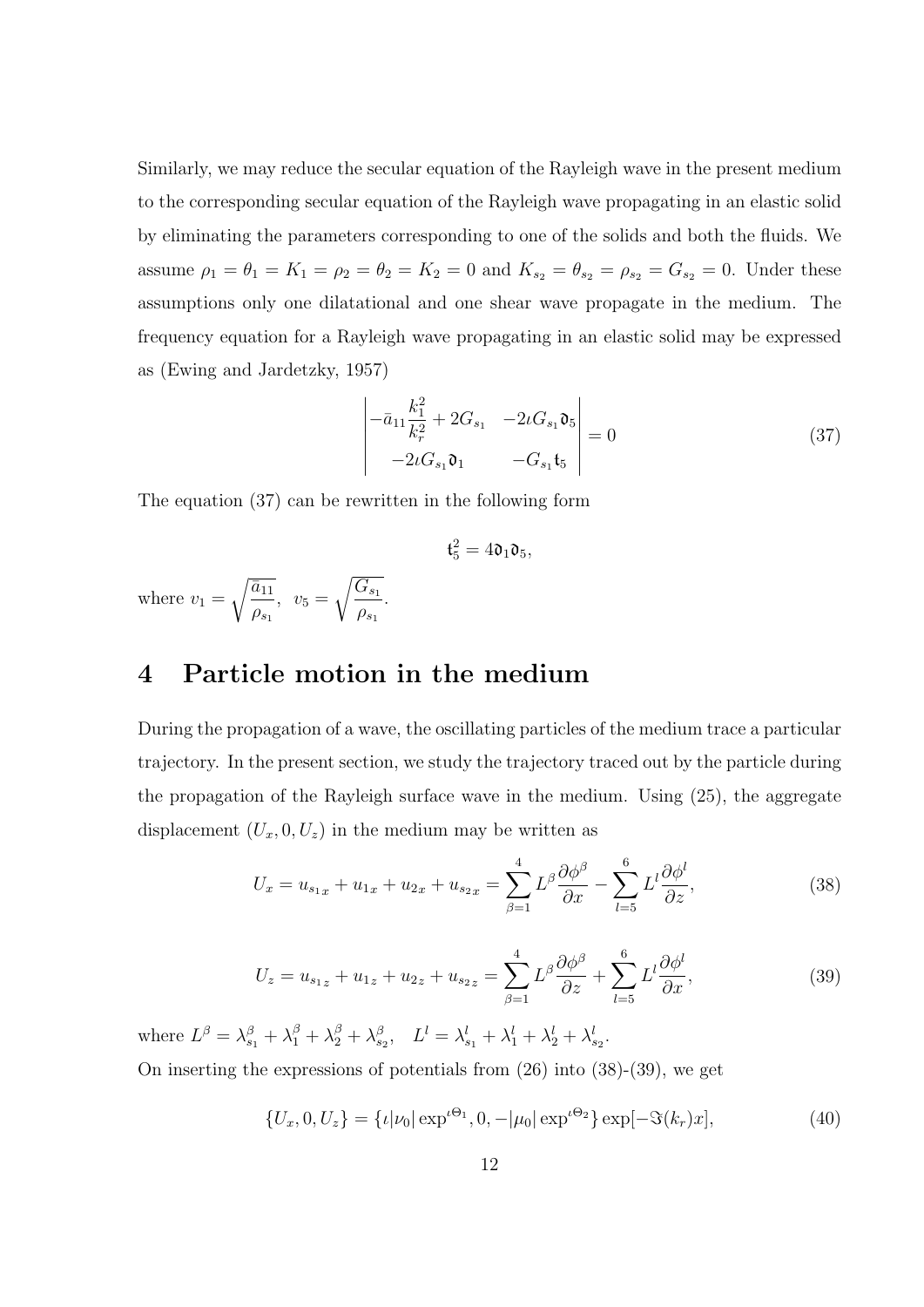where

$$
\nu_0 = k_r A_1 \Big[ \sum_{\beta=1}^4 L^{\beta} \frac{A_{\beta}}{A_1} \exp(-b_{\beta} z) - \iota \sum_{l=5}^6 L^l \frac{A_l}{A_1} \frac{b_l}{k_r} \exp(-b_l z) \Big], \tag{41}
$$

$$
\mu_0 = k_r A_1 \Big[ \sum_{\beta=1}^4 L^\beta \frac{A_\beta}{A_1} \frac{b_\beta}{k_r} \exp(-b_\beta z) - \iota \sum_{l=5}^6 L^l \frac{A_l}{A_1} \exp(-b_l z) \Big],\tag{42}
$$

 $\Theta_1 = \arg \nu_0 + \theta$ ,  $\Theta_2 = \arg \mu_0 + \theta$ ,  $\theta = \Re(k_r)x - \omega t$ .

The displacement of particles in medium for the Rayleigh surface wave are given by

$$
r_x = \Re(U_x) = -|\nu_0| \sin \Theta_1 \exp[-\Im(k_r)x], \quad r_z = \Re(U_z) = -|\mu_0| \cos \Theta_2 \exp[-\Im(k_r)x].
$$
\n(43)

The unknown parameter  $\theta$  assumes the values in  $[0, 2\pi)$ . From (43), we may get

$$
C_1 r_x^2 - C_2 r_x r_z + C_3 r_z^2 = 1,
$$
\n(44)

where

$$
C_1 = \frac{1}{|\nu_0|^2 \exp[-\Im(k_r)x]^2 \cos^2(\xi)}, \quad C_2 = \frac{2\sin(\xi)}{|\nu_0||\mu_0|\exp[-\Im(k_r)x]^2 \cos^2(\xi)},
$$
  

$$
C_3 = \frac{1}{|\mu_0|^2 \exp[-\Im(k_r)x]^2 \cos^2(\xi)}, \quad \xi = \arg \nu_0 - \arg \mu_0.
$$

The discriminant of (44)  $(C_2^2 - 4C_1C_3 \leq 0)$  indicates that during the propagation of Rayleigh surface wave, the particle traces an elliptical curve. In next section we shall also study the effect of material parameters on the elliptic curve traced out by the particle.

### 5 Numerical results and discussion

To study the behavior of the Rayleigh wave and its dependency upon various parameters of the medium, we compare the phase speed of the Rayleigh wave in different composite structures. In the first case, we consider the composite porous matrix composed of sand and ice. In the second case, we replace the ice with clay and compare the phase speed of the Rayleigh wave with the variation in sand fraction. The pores in both cases are assumed to be saturated with water and oil. The effect of variation in water is also studied on the phase speed of the Rayleigh wave in both cases of the composite matrix. This study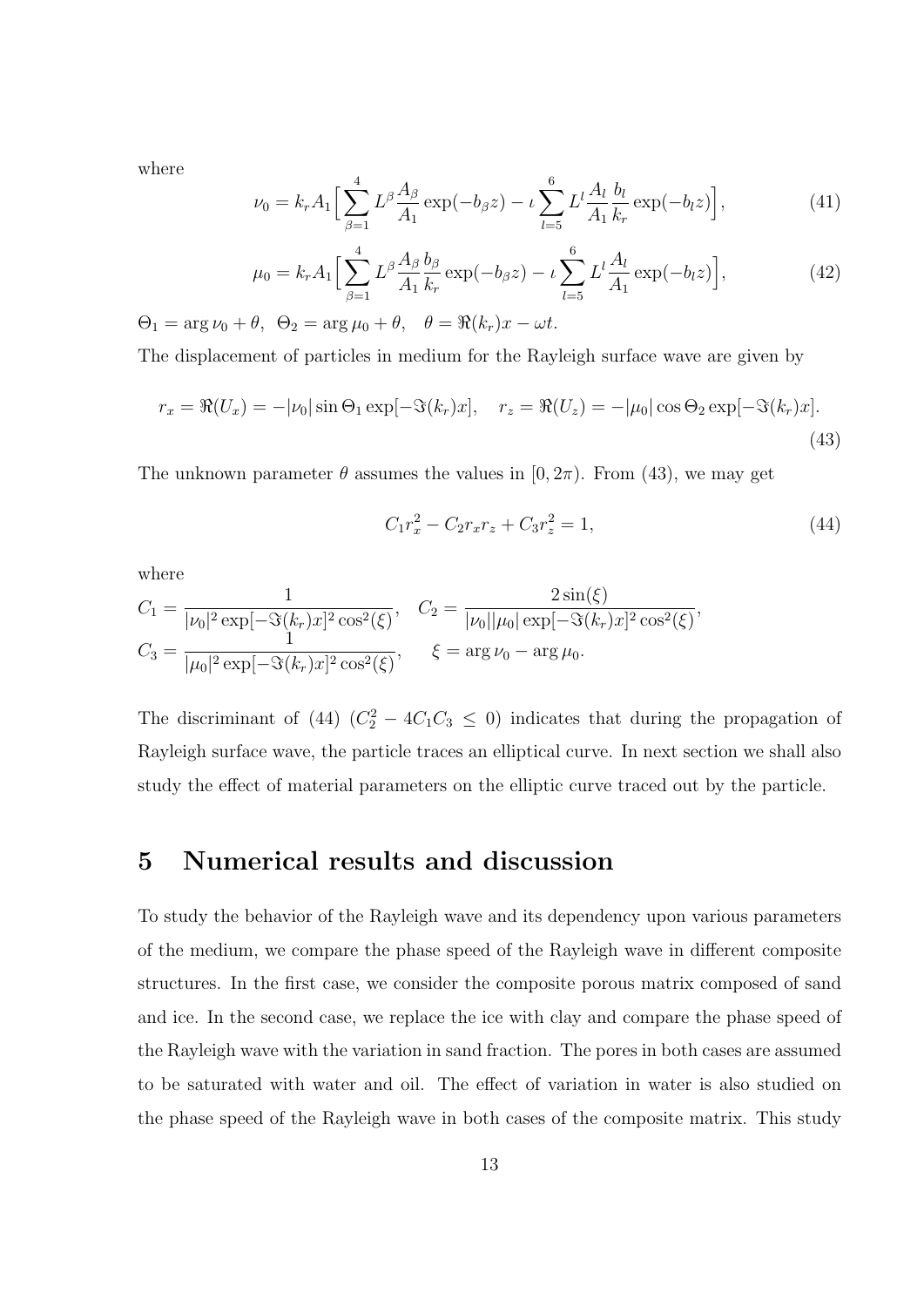is applicable in subsurface hydrology and to study the strength of the material. The composite materials are being developed as construction material, and the propagation of a surface wave through such materials helps analyze their stability. For example, the sand-clay composite is used for the construction of lightweight material based upon vegetable fibers (Omrani et al. 2020). A mixture of clay (60%) and natural sand (40%) is reinforced with fibers extracted from Jancus acutus. The reinforced ice is also used as alternate construction material in cold regions. Various types of ice-soil reinforcement are formulated for the development of innovative materials (Nicolai et al. 2015). Moreover, most of the rocks are natural composite porous materials containing fluids. The Bulk modulus, porosity, permeability, and the density of various constituents of the material play important role in analyzing the strength of a material and helpful in understanding the structure. The effect of these parameters is studied in this section. Table-I gives the numerical values employed for the various parameters of the medium. (Leclaire et al. 1994; Lo et al. 2005).

Using the given parametric values the equations (20) and (21) are solved to find the wave numbers of dilatational and shear waves propagating in the medium. These values are substituted in (28)-(32) to obtain the set of six linear homogeneous equations in unknowns  $A_m$ . The condition for obtaining a non-trivial solution of this set of equations leads to an irrational equation in  $k_r$ . This equation contains six radical terms. For rationalizing, it requires successive squaring and rearranging of terms six times and hence produces extraneous roots. This process is also very difficult and the identification of original roots becomes very stiff. Therefore, we rely upon the iterative technique to solve this equation. The numerical solution of this equation yields a complex approximate value of wave number  $(k_r)$  of the Rayleigh wave propagating in the medium. Then the phase speed and attenuation coefficient of the Rayleigh wave are calculated by using (34). This type of wave is called a quasi-elastic wave. Although, some researchers (Currie et al. (1977), Romeo (2001)) have witnessed two distinct modes of Rayleigh surface waves, termed as quasi-elastic and visco-elastic waves traveling together. But as established by Sharma (2012), the viso-elastic Rayleigh wave appears only in viso-elastic media and for a given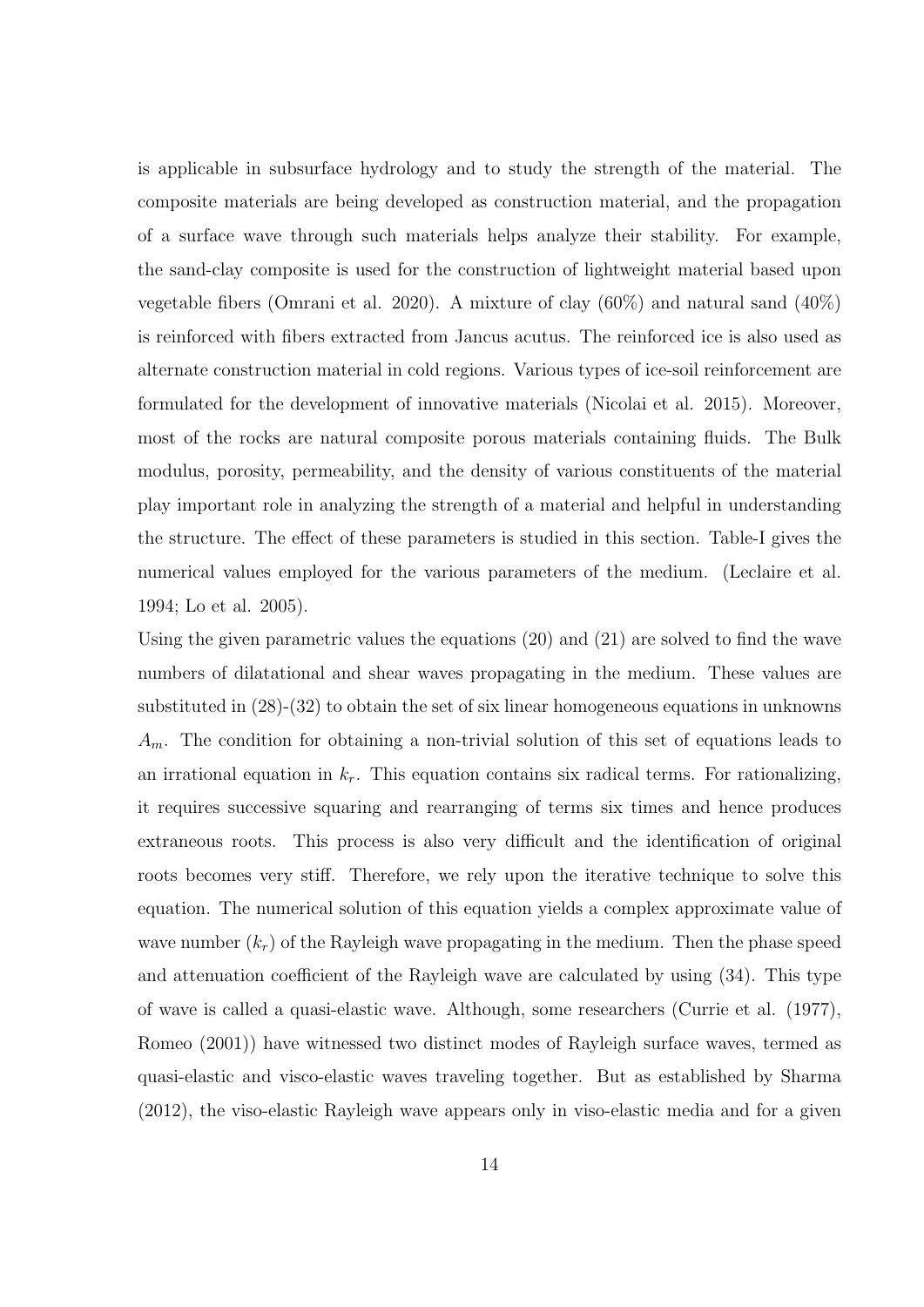|  |  |  | Table-I: Values of parameters |
|--|--|--|-------------------------------|
|--|--|--|-------------------------------|

| Parameters                                 | <i>Values</i>          |
|--------------------------------------------|------------------------|
| Bulk modulus of Ice $(K_{s_1})$            | 8.5 Gpa                |
| Bulk modulus of sand $(K_{s_2})$           | 35Gpa                  |
| Bulk modulus of Clay $(K_{s_1})$           | $20 \text{ Gpa}$       |
| Bulk modulus of Oil $(K_1)$                | $0.57$ Gpa             |
| Bulk modulus of Water $(K_2)$              | $2.25$ Gpa             |
| Density of Ice $(\rho_{s_1})$              | 900 $Kg/m^3$           |
| Density of sand $(\rho_{s_2})$             | $2650Kg/m^3$           |
| Density of Clay $(\rho_{s_1})$             | 2100 $Kg/m^3$          |
| Density of Oil $(\rho_1)$                  | 762 $Kg/m^3$           |
| Density of Water $(\rho_2)$                | 1000 $Kg/m^3$          |
| Drained bulk modulus of Ice $(K_{s_1}^d)$  | $250$ Mpa              |
| Drained bulk modulus of sand $(K_{s_2}^d)$ | 83.3 Mpa               |
| Drained bulk modulus of Clay $(K_{s_1}^d)$ | $200\ \mathrm{Mpa}$    |
| Shear modulus of Ice $(G_{s_1})$           | $3.6\ \mathrm{Gpa}$    |
| Shear modulus of sand $(G_{s_2})$          | $3.85$ Mpa             |
| Shear modulus of Clay $(G_{s_1})$          | 3 Gpa                  |
| Permeability of Ice $(\mathbb{K}_{s_1})$   | $0.0107 \ \mu m^2$     |
| Permeability of sand $(\mathbb{K}_{s_2})$  | $0.8$ Pico $m^2$       |
| Permeability of Clay $(\mathbb{K}_{s_1})$  | $0.00000107 \ \mu m^2$ |
| Viscosity of Oil $(\eta_1)$                | 14400 $\mu Ns/m^2$     |
| Viscosity of Water $(\eta_2)$              | .001 $Ns/m^2$          |
| Porosity                                   | 0.50                   |
| i(Fitting parameter)                       | $25 \times 10^{-5}$    |

frequency this wave exists only for certain range of complex values of Lame parameters. In poro-elastic media only quasi-elastic Rayleigh wave is visible. The single root of  $k_r$ corresponds to the wave number of the single Rayleigh wave traveling in the medium. Figures 1-2 depict the variation of phase speed  $(P_r)$  and attenuation coefficient  $(A_r)$  of a Rayleigh wave with angular frequency  $(\omega)$  for both sand-ice and sand-clay composites. The graphs are shown at two distinct values of sand fraction in the composite porous matrix. The values of porosity  $(\phi)$  and water saturation  $(S_2)$  in pores are considered to be 0.5. It is found that the phase speed of a Rayleigh wave increases with an increase in the angular frequency for both systems. It is noticeable from figure 1 that a decrease in sand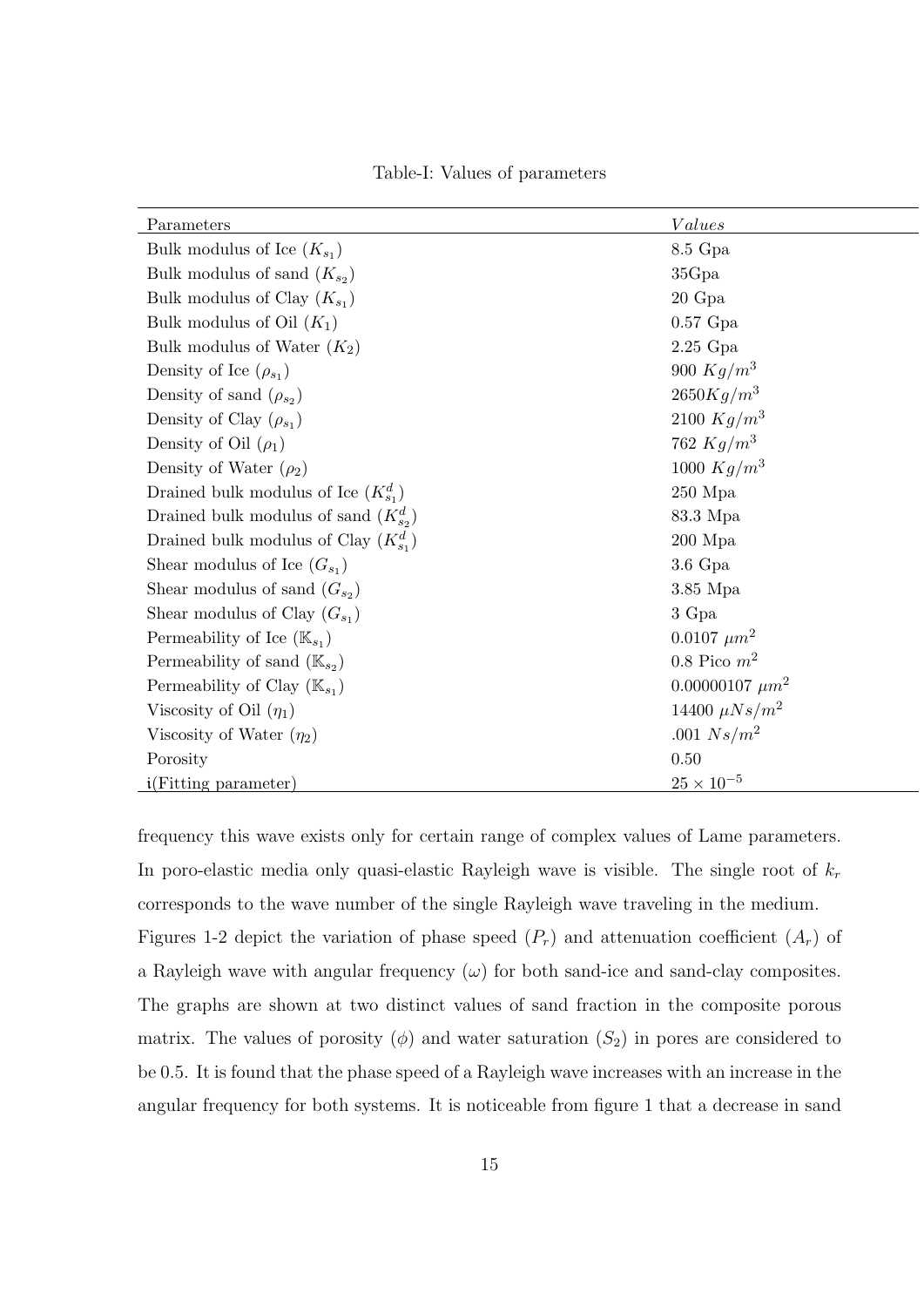fraction increases the phase speed of the Rayleigh wave. This is attributed to the increase in ice content and hence increase in the permeability of the medium. The increase in permeability decreases the attenuation coefficient [Dia et al. (2006)]. This directly affects the phase speed of the Rayleigh surface wave. This fact is also evident from the sand-clay composite as shown in figure 2. The attenuation of both the P and S-waves increases in the given frequency range [Arora et al. (2016)] and hence the increase in attenuation in both the cases is observed in the frequency range under consideration. The phase speed of Rayleigh wave in sand-clay composite is much slower than that propagates in the sand-ice composite.

Figures 3-4 depict the variation in phase speed and attenuation coefficient of a Rayleigh surface wave with angular frequency at two different values of water saturation in pores of both the composite media. An increase in the phase speed of the Rayleigh wave is observed with the increase in water content in the pores. With the increase in water, the bulk modulus and the density of fluid mixture increase in the medium. This enhances the phase speed of P-wave and in turn, increases the phase speed of the Rayleigh surface wave traveling on the boundary of the medium. The variation in attenuation coefficient is in accordance with the observed behavior of phase speed in all the cases in the frequency range under consideration.

The variation in phase speed and the attenuation coefficient of the Rayleigh wave in both the composites at different values of porosity are depicted in figures 5-6. The sand fraction  $(S_{s_2})$  and water saturation  $(S_2)$  in this case are fixed at 0.5. It is observed that an increase in porosity slows down the Rayleigh wave in both systems. The increase in the porosity of a medium decreases the shear modulus of the medium and in turn decreases the phase speed of the Rayleigh wave.

Figure 7 depicts the particle motion for Rayleigh surface wave propagating on composite porous medium saturated by oil and water at different depths with different porosities. As expected, the particle traces an elliptical curve during the propagation of the wave. Also, the horizontal and vertical displacements of the particle decay with depth. The rate at which the displacement decays increases with the depth. With an increase in the porosity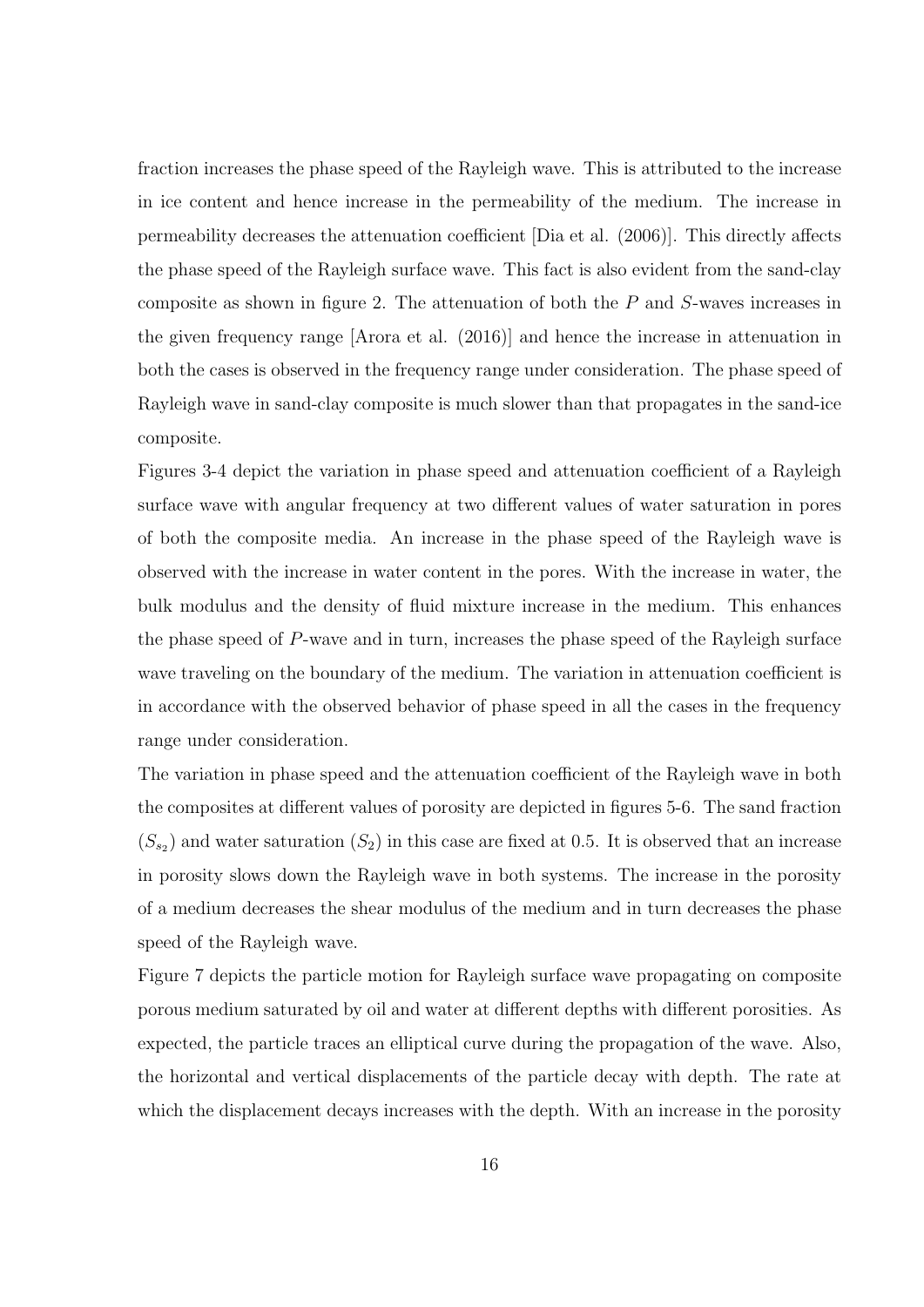of a medium, amplitudes of the particle motion decrease sharply. A small tilt in the polarization of the particle motion is also observed. It means that porosity changes the orientation of an elliptical motion of the particle during the propagation of the Rayleigh surface wave. It is observed that the Van Genuchten  $(VG)$  parameters  $\mathfrak{g}$ ,  $\mathfrak{h}$  and i given in Appendix play important role. The parameters  $\mathfrak g$  and  $\mathfrak h$  signifies the shape parameters of soil-water characteristic, whereas the fitting parameter i corresponds to scale parameter, which is inversely proportional to mean pore diameter. Yang and You (2013) have defined a range in which the values of these parameters lie for different materials. For sand-ice composite the value of  $\mathfrak h$  is assumed to be 1.16, while for sand-ice it is taken to be 1.29. The value of i is assumed to be 0.00015 for both the systems.

### 6 Conclusion

Present formulation depicts the effect of composite material on Rayleigh surface wave propagating at the stress free boundary of a composite porous matrix containing two immiscible fluids. The Rayleigh wave propagating in the considered medium is similar to the quasi-elastic wave usually propagates in a poroelastic medium. A numerical study is conducted to observe the effect of distinct composite materials on the phase speed of the Rayleigh wave. Based on the numerical study, it may be concluded that an increase in the permeability of the material favors the propagation of the Rayleigh surface wave and hence increases the phase speed of the wave. This fact is based upon the observation that an increase in ice in the sand-ice composite, and a decrease in clay in the sand-clay composite increases the phase speed of the wave. The increase in porosity of the medium decreases the shear modulus and hence decreases the phase speed of the Rayleigh wave significantly. Also, it is noticeable that an increase in fluid density and bulk modulus of the water-oil mixture present in the pores of the composite matrix increases the phase speed of the Rayleigh wave. Increase in porosity of the medium rapidly changes the orientation of the elliptic path of the particles during the propagation of the Rayleigh wave in the medium. The results obtained are significant for non-invasive geotechnical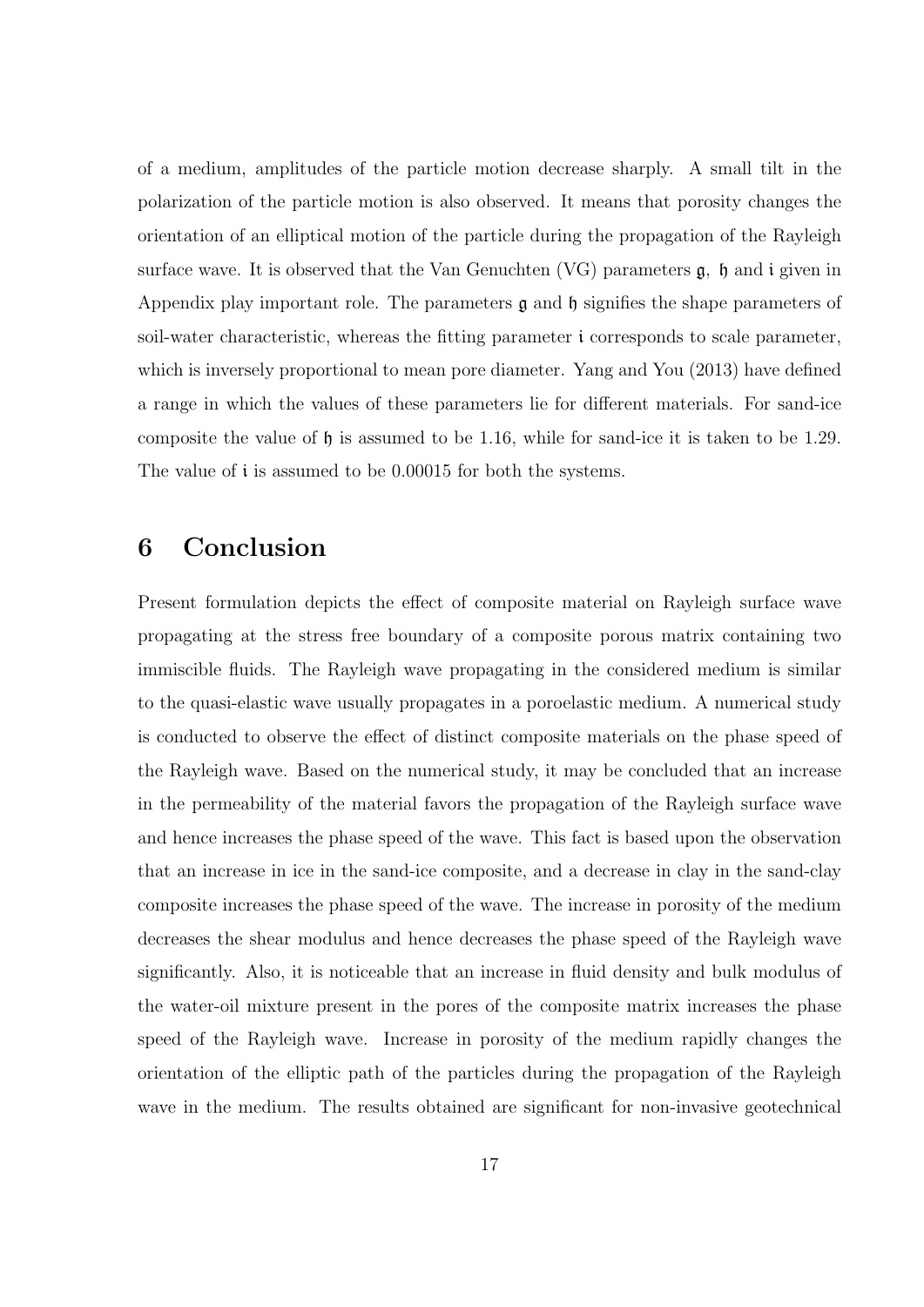characterization and subsurface hydrology. The study is also helpful in analyzing the properties of reinforced composite materials.

#### Appendix

(a) Expressions of coefficients appearing due to inertial and viscous drag:  $A_{11} = S_{s_1}(\rho_1 \theta_1 - q_1 \phi^2), \ A_{22} = S_{s_1}(\rho_2 \theta_2 - q_2 \phi^2), \ B_{11} = S_{s_2}(\rho_1 \theta_1 - q_1' \phi^2),$  $B_{22} = S_{s_2} (\rho_2 \theta_2 - q_2' \phi^2), A_{12} = -0.1$ √  $\overline{q_{1}q_{2}}, R_{11} =$  $-\theta_1^2\eta_1$  $\frac{\mathbb{C}[\cdot]'}{\mathbb{K}_s\mathbb{K}_{r1}},\quad R_{22}=$  $-\theta_2^2\eta_2$  $\frac{c_2r_2}{\mathbb{K}_s\mathbb{K}_{r2}},$  $R_{12}=0, q_{\gamma}=\frac{T_{s_1}\rho_{\gamma}S_{\gamma}}{4},\; q_{\gamma}^{\prime}=\frac{T_{s_2}\rho_{\gamma}S_{\gamma}}{4},\, \mathbb{K}_{s}=S_{s_1}\mathbb{K}_{s_1}+S_{s_2}\mathbb{K}_{s_2},$  $\phi$  ,  $\phi$  ,  $\phi$  $\mathbb{K}_{r1}(S_2) = (1 - S_2)^{\eta} [1 - (S_2)^{\frac{1}{\mathfrak{g}}} ]^{2\mathfrak{g}}, \mathbb{K}_{r2}(S_2) = (S_2)^{\eta} [(1 - (1 - (S_2)^{\frac{1}{\mathfrak{g}}}))^{\mathfrak{g}} ]^2,$  $dp_c$  $dS_1$ =  $\frac{1}{\mathfrak{g}\mathfrak{h} \mathfrak{i}}[(1-S_1)^{\frac{-\mathfrak{h}}{\mathfrak{h}-1}}-1]^{\frac{1-\mathfrak{h}}{\mathfrak{h}}}(1-S_1)^{\frac{-(2\mathfrak{h}-1)}{\mathfrak{h}-1}},$ where  $K_{\alpha}$  represents bulk modulus of each phase.  $\mathbb{K}_{s_1}$  and  $\mathbb{K}_{s_2}$  represent permeability of first and second solid, respectively where as  $\eta_{\gamma}$  corresponds to viscosity of fluid phases. The symbols  $T_{s_\gamma}$  corresponds to the tortuosity of the solids, which depends upon porosity ( $\phi$ ). For numerical purpose their values are obtained from the relation  $T_{s_{\gamma}} =$ 1 2  $(1 + \frac{1}{4})$ φ ). The symbols  $S_{\gamma} =$  $\theta_\gamma$  $\frac{\partial \gamma}{\phi}$  and  $S_{s_{\gamma}} =$  $\theta_{s_\gamma}$  $\frac{\partial s_{\gamma}}{\partial s}$ ,  $(\theta_s = \theta_{s_1} + \theta_{s_2})$  correspond to saturation of fluid phases and solid fraction in composite matrix, respectively. Pore space is considered to be completely filled by fluids. Mathematically, this can be written as  $S_1 + S_2 = 1$ . Dry bulk modulus of each solid is depicted by  $K_{s_{\gamma}}^d$ . The term  $p_c$  signifies the pressure difference between fluid phases. The symbols  $\mathfrak{h}$ , and  $\mathfrak{g} = 1 - \frac{1}{\mathfrak{h}}$  $\frac{1}{\mathfrak{h}}$  correspond to VG fitting parameters. The value of the fitting parameter  $\eta$  is taken to be 0.45. For numerical discussion we have considered  $\mathfrak{h} = 1.16$  for Sand-Ice composite and 1.36 for Sand-Clay composite system.

#### (b) Expressions of coefficients appearing in stress strain relation:

$$
a_{11} = K_{s_1} S_{s_1}(-\delta_{s_1} + \theta_s), \quad a_{12} = -K_{s_1} S_{s_1} \delta_1,
$$
  
\n
$$
a_{13} = -K_{s_1} S_{s_1} \delta_2, \quad a_{34} = -K_{s_2} S_{s_2} \delta_2, a_{14} = -K_{s_1} S_{s_1} \delta_{s_2} = -K_{s_2} S_{s_2} \delta_{s_1},
$$
  
\n
$$
a_{22} = \frac{-1}{M_1} \Big[ M_3 \delta_1 + \frac{K_1 K_2 S_1 \phi}{1 - S_1} \frac{dS_1}{dp_c} + K_1 \phi S_1 \Big],
$$
  
\n
$$
a_{23} = \frac{-1}{M_1} \Big[ \frac{\delta_1 \delta_2 M_1 (K_{s_1} S_{s_1} + K_{s_2} S_{s_2})}{\delta_{s_1} + \delta_{s_2}} + K_1 K_2 \phi \frac{dS_1}{dp_c} \Big], \quad a_{24} = -K_{s_2} S_{s_2} \delta_1,
$$
  
\n
$$
a_{33} = \frac{-1}{M_1} \Big[ M_4 \delta_2 + \frac{K_1 K_2 (1 - S_1) \phi}{S_1} \frac{dS_1}{dp_c} + K_2 (1 - S_1) \phi \Big], \quad a_{44} = K_{s_2} S_{s_2}(-\delta_{s_2} + \theta_s),
$$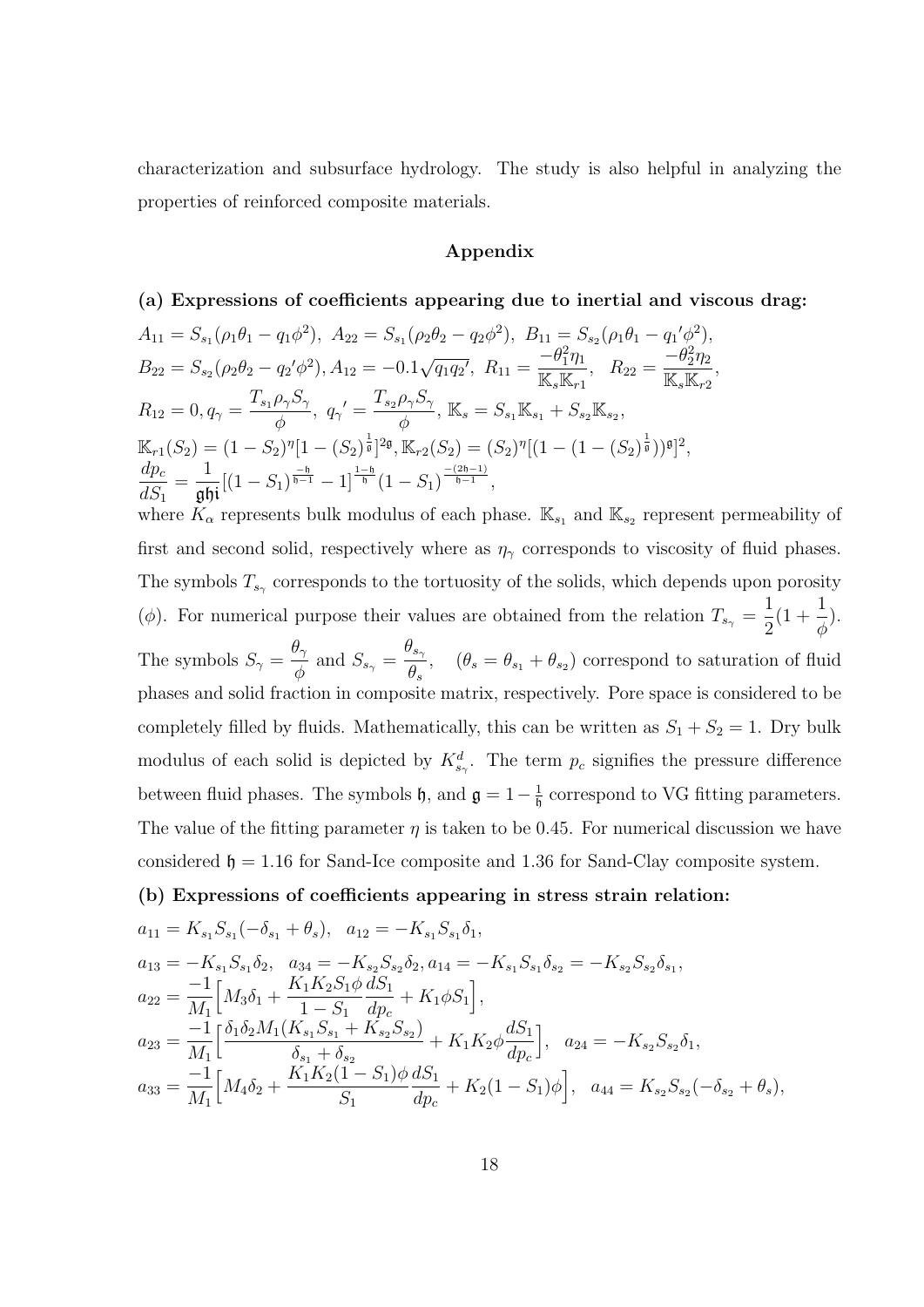$$
\delta_{1} = \frac{M_{3}}{M_{1} (K_{s_{1}} S_{s_{1}} + K_{s_{2}} S_{s_{2}})} (\delta_{s_{1}} + \delta_{s_{2}}), \quad M_{1} = -\left(1 + \frac{K_{2}}{1 - S_{1}} \frac{dS_{1}}{dp_{c}} + \frac{K_{1}}{S_{1}} \frac{dS_{1}}{dp_{c}}\right),
$$
\n
$$
\delta_{2} = \frac{M_{1} (K_{s_{1}} S_{s_{1}} + K_{s_{2}} S_{s_{2}})}{M_{1} (K_{s_{1}} S_{s_{1}} + K_{s_{2}} S_{s_{2}})} (\delta_{s_{1}} + \delta_{s_{2}}), \quad M_{2} = \frac{K_{1} K_{2}}{\phi S_{1} (1 - S_{1})} \frac{dS_{1}}{dp_{c}} + \frac{K_{1} S_{1}}{\phi} + \frac{K_{2} (1 - S_{1})}{\phi},
$$
\n
$$
M_{3} = \frac{K_{1} K_{2} S_{1}}{1 - S_{1}} \frac{dS_{1}}{dp_{c}} + K_{1} S_{1} + K_{1} K_{2} \frac{dS_{1}}{dp_{c}}, \quad M_{4} = K_{1} K_{2} \frac{dS_{1}}{dp_{c}} + K_{2} \left(\frac{K_{1}}{S_{1}} \frac{dS_{1}}{dp_{c}} + 1\right) (1 - S_{1}),
$$
\n
$$
\delta_{s_{\gamma}} = K_{s_{\gamma}} \left(\frac{-1}{K_{s_{\gamma}}} + \frac{\theta_{s_{\gamma}}}{K_{s_{\gamma}}^{d}}\right) \left[\mathcal{B} + \frac{M_{2} \left(1 - \frac{K_{s_{\gamma}} \theta_{s_{\gamma}}}{K_{s_{\gamma}}^{d}}\right)}{M_{1} K_{s_{\gamma}} S_{s_{\gamma}}}\right]^{-1}, \mathcal{B} = \left(\frac{K_{s_{1}} \theta_{s_{1}}}{K_{s_{1}}^{d}} + \frac{K_{s_{2}} \theta_{s_{2}}}{K_{s_{2}}^{d}}\right) \frac{1}{1 - \phi}.
$$

#### (c) Expressions of coupling coefficients:

$$
\ell_1 = Det[X_4 \ X_2 \ X_3], \ \ell_2 = Det[X_1 \ X_4 \ X_3], \ \ell_3 = Det[X_1 \ X_2 \ X_4], \ \ell_4 = Det[X_1 \ X_2 \ X_3],
$$
\n
$$
\epsilon_1 = Det[X_8 \ X_6 \ X_7], \ \epsilon_2 = Det[X_5 \ X_8 \ X_7], \ \epsilon_3 = Det[X_5 \ X_6 \ X_8], \ \epsilon_4 = Det[X_5 \ X_6 \ X_7],
$$
\nwhere *Det* is employed to symbolic the determinant of a matrix. Also,  
\n
$$
X_1 = [a_{22}Y + \eta_{11} \ a_{23}Y + \eta_{12} \ a_{24}Y + \eta_{01}]^T, \ X_2 = [a_{23}Y + \eta_{12} \ a_{33}Y + \eta_{23} \ a_{34}Y + \eta_{02}]^T,
$$
\n
$$
X_3 = [a_{24}Y + \eta_{01} \ a_{34}Y + \eta_{02} \ a_{44}Y + \eta_{44}]^T, \ X_4 = -[a_{12}Y + \eta_{01} \ a_{13}Y + \eta_{02} \ a_{14}Y + \eta_{03}]^T,
$$
\n
$$
X_5 = [\eta_{11} \ \eta_{12} \ \eta_{01}]^T, \ X_6 = [\eta_{12} \ \eta_{23} \ \eta_{02}]^T, \ X_7 = [\eta_{01} \ \eta_{02} \ G_{s_2}Y + \eta_{44}]^T,
$$
\n
$$
X_8 = -[\eta_{01} \ \eta_{02} \ \eta_{03}]^T,
$$
\n
$$
\lambda_{s_1}^{\beta} = 1, \ \lambda_1^{\beta} = \frac{\ell_1}{\ell_4}, \ \lambda_2^{\beta} = \frac{\ell_2}{\ell_4}, \ \lambda_{s_2}^{\beta} = \frac{\ell_3}{\ell_4}, \quad Y = \frac{-1}{v_{\beta}^2},
$$
\n
$$
\lambda_{s_1}^l = 1, \ \lambda_1^l = \frac{\epsilon_1}{\epsilon_4}, \ \lambda_2^l = \frac{\epsilon_2}{\epsilon_4}, \ \lambda_{s_2}^l = \frac{\epsilon_3}{\epsilon_4}, \quad Y = \frac{-1}{v_{\ell}^2}.
$$
\nwhere  $v_{\beta}$ 

tively.

#### References

Albers, B., On results of the surface wave analyses in poroelastic media by means of the simple mixture model and the Biot model, Soil Dyn Earthq Eng., vol. 26 pp. 537-547, 2006. DOI: 10.1016/j.soildyn.2006.01.007

Arora, A., Painuley, A. and Tomar, S. K., Body waves in composite solid matrix containing two immiscible fluids, Transp Porous Med., vol. 108, pp. 531–554, 2015. DOI: 10.1007/s11242-015-0486-9

Arora, A., Bala, N. and Tomar, S. K., A mathematical model for wave propagation in a composite solid matrix containing two immiscible fluids, Acta Mech., vol. 227, pp. 1453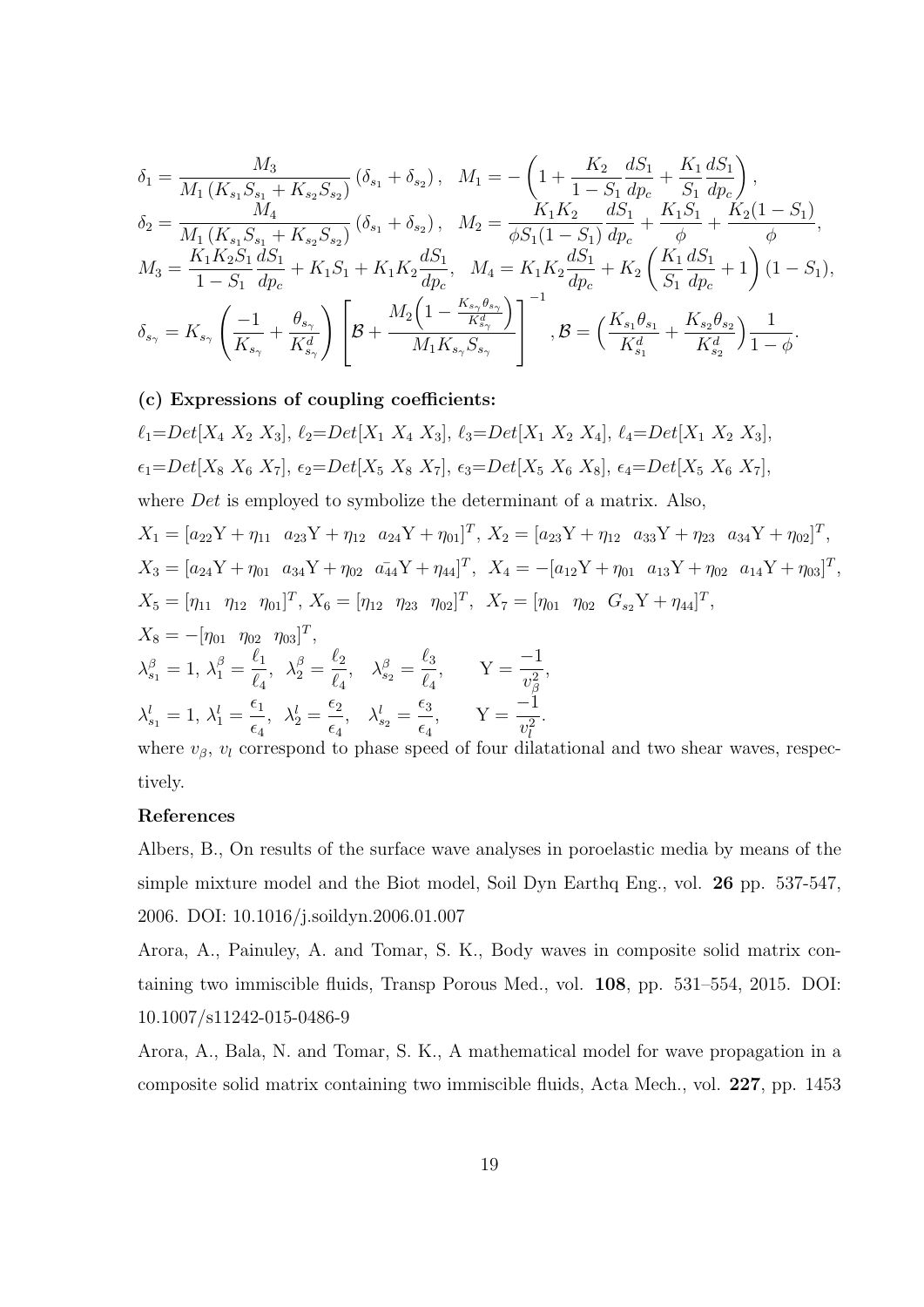-1467, 2016. DOI: 10.1007/s00707-016-1571-z

Borcherdt, R. D., Rayleigh-type surface wave on a linear viscoelastic half-space, J Acoust Soc Am., vol. 54, no. 6, pp. 651-1653, 1973.

Carcione, J. M., Rayleigh waves in isotropic viscoelastic media, Geophys J Int., vol. 108, no. 2, pp. 453-464, 1992. DOI: 10.1111/j.1365-246X.1992.tb04628.x

Colombi, A., Roux. P., Colquitt, D. J., Guenneau, S., Ageeva, V., Clark, M. and Craster, R., New frontiers in elastic metamaterials for controlling surface waves, J Acoust Soc

Am., vol. 140, no. 4, pp. 3103-3103, 2016. DOI: 10.1121/1.4969683

Currie, P. K., Hayes, M. A. and O'Leary, P. M., Viscoelastic Rayleigh waves, Q Appl Math., vol. 35, no. 1, pp. 35-53, 1977.

Currie, P. K. and O'Leary, P. M., Viscoelastic Rayleigh waves II., Q Appl Math., vol. 36, pp. 445-454, 1978.

Currie, P. K., Viscoelastic surface waves on a standard linear solid, Q Appl Math., vol 37, no. 3, pp. 332-336, 1979.

Dai, Z., Kuang, Z. and Zhao, S., Rayleigh waves in a double porosity half-space, J Sound Vib., vol. 298, pp. 319-332, 2006. DOI: 10.1016/j.jsv.2006.05.035

Deresiewicz, H., The effect of boundaries on wave propagation in a liquid-filled porous solid-IV. Surface waves in a half-space, Bull Seismol Soc Am., vol. 52, no. 3, pp. 627-638, 1962.

Ebrahimi, F. (Ed.), Surface waves: New trends and developments, London: IntechOpen, 2018. DOI: 10.5772/intechopen.68840

Ewing, W. M. and Jardetzky, W. S., Elastic waves in layered media, New York: Frank Press, McgrawHill, 1957.

Foti, S., Lai, C. G., Rix, G. J. and Strobbia, C., Surface wave methods for near surface site characterization, New York: CRC Press, Taylor & Francis Group, 2015. DOI: 10.1201/b17268

Gupta, S. and Ahmed, M., Influence of prestress and periodic corrugated boundary surfaces on Rayleigh waves in an orthotropic medium over a transversely isotropic dissipative semi infinite substrate, The Eur. Phys. J Plus., vol. 132, no. 8, 2017. DOI: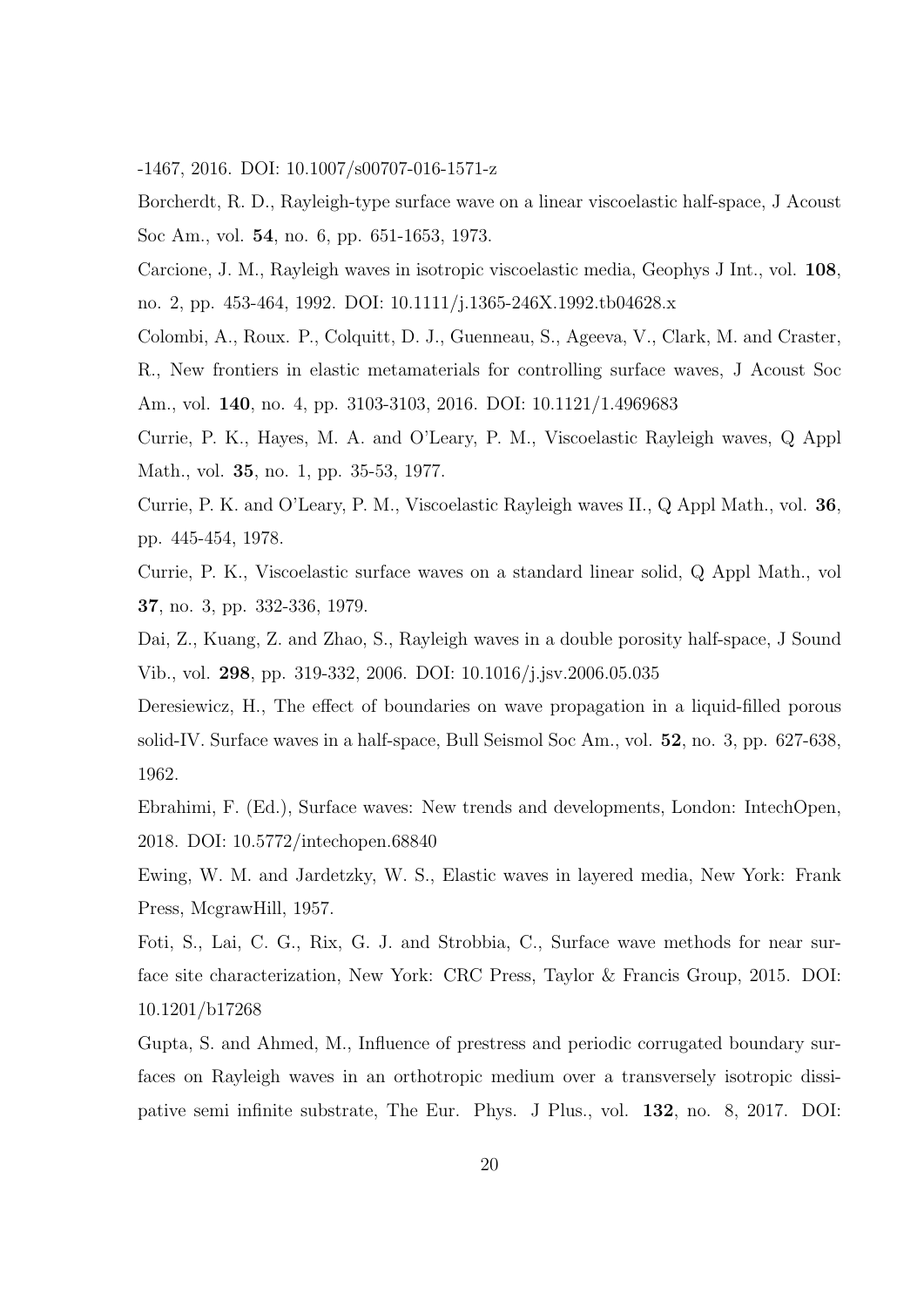#### 10.1140/epjp/i2017-11282-6

Jones, J. P., Rayleigh waves in a porous, elastic, saturated solid, J Acoust Soc Am., vol. 33, no. 7, pp. 959-962, 1961.

Kumari, A., Kundu, S. and Gupta, S., Propagation and attenuation characteristics of Rayleigh waves induced due to irregular surface in liquid-saturated micropolar porous half-space, Eur. Phys. J. Plus., vol. **134**, pp. 576, 2019. DOI: 10.1140/epjp/i2019-12839-y.

Leclaire, P., Cohen-Tenoudji, F. and Aguirre-Puente, J., Extension of Biot's theory of wave propagation to frozen porous media, J Acoust Soc Am., vol. **96**, pp. 3753-3768, 1994. DOI: 10.1121/1.411336

Lo, W. C., Sposito, G. and Majer, E., Wave propagation through elastic porous media containing two immiscible fluids, Water Resour Re., vol. 41, pp. 1-20, 2005. DOI: 10.1029/2004WR003162

Lo, W. C., Propagation and attenuation of Rayleigh waves in a semi-infinite unsaturated poroelastic medium, Adv Water Resour, vol. 31, no. 10, pp. 1399-1410, 2008. DOI: 10.1016/j.advwatres.2008.07.008

Moro, G. D., Surface Wave Analysis for Near Surface Applications, Amsterdam: Elsevier, 2015. DOI: 10.1016/C2013-0-18480-2

Nenadic, I. Z., Urban, M. W., Bernal, M. and Greenleaf, J. F., Phase velocities and attenuations of shear, Lamb, and Rayleigh waves in plate-like tissues submerged in a fluid (L), J Acoust Soc Am, vol. 130, no. 6, PP. 3549, 2011. DOI: 10.1121/1.3654029

Omrani, H., Hassini, L., Benazzouk, A., Beji, H. and ELCafsi, A., Elaboration and characterization of clay-sand composite based on Juncus acutus fibers, Const Build Mat., vol.238, 117712, 2020. DOI: 10.1016/j.conbuildmat.2019.117712

Painuley, A. and Arora, A., Rayleigh wave at composite porous half space saturated by two immiscible fluids, Appl Math Model., vol. 73, pp. 124-135, 2019. DOI: 10.1016/j.apm.2019.03.038 Romeo, M., Rayleigh Waves on a Viscoelastic Solid Half-Space, J. Acous. Soc. Am., vol. 110, pp. 59-67, 2001.

Sharma, M. D., Rayleigh waves in a partially saturated poroelastic solid, Geophys J Int.,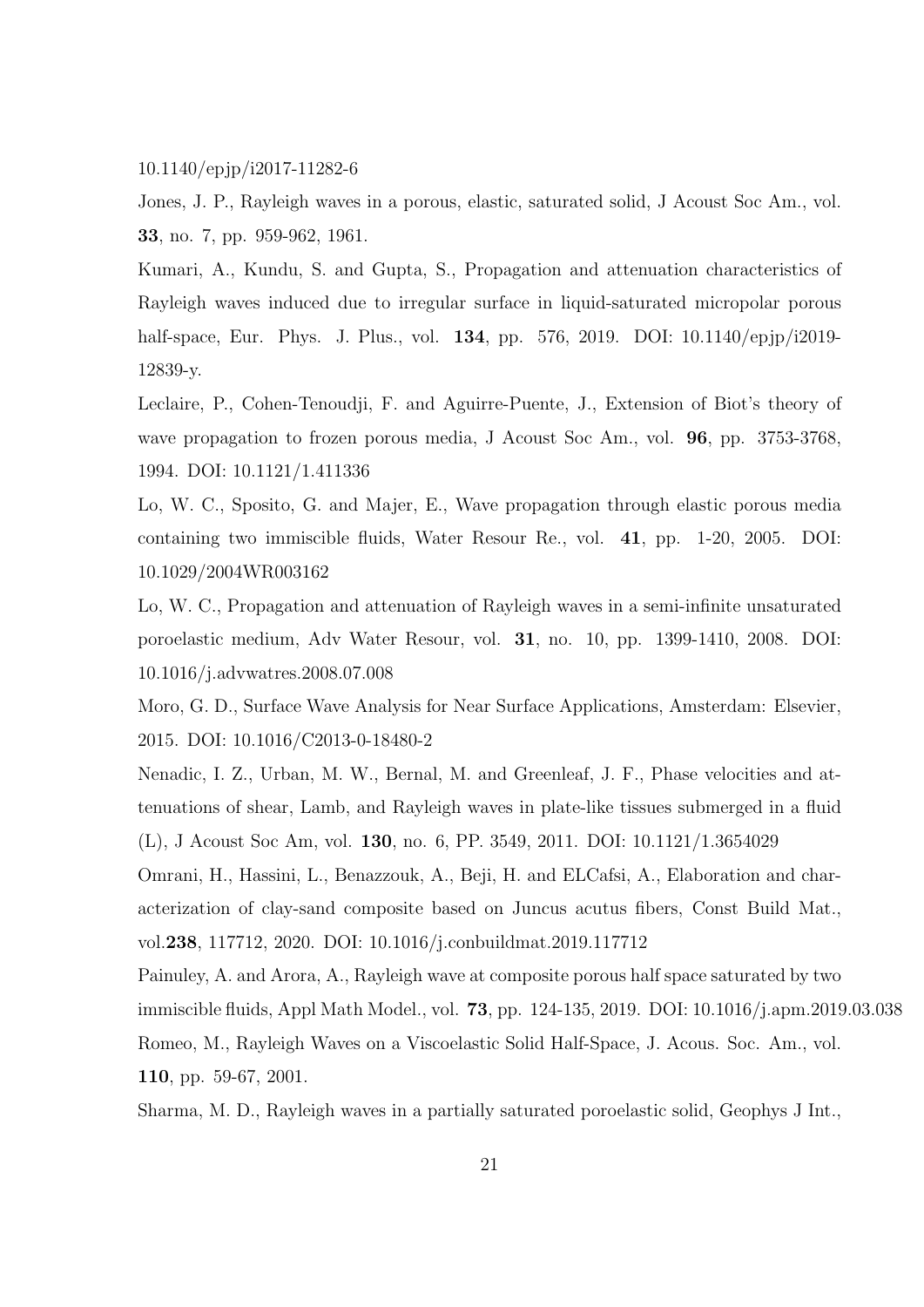vol. 189, no. 2, pp. 1203-1214, 2012, DOI: 10.1111/j.1365-246X.2012.05433.x

Sharma, M. D., Propagation of Rayleigh waves at the boundary of an orthotropic elastic solid: Influence of initial stress and gravity, J Vib Cont. DOI: 10.1177/1077546320912069 Singh, P., Chattopadhyay, A. and Singh, A. K., Rayleigh-type wave propagation in incompressible visco-elastic media under initial stress, App Math and Mech., vol. 39, pp. 317–334, 2018. DOI: 10.1007/s10483-018-2306-9

Vasiliev, N., Pronk, A. D. C., Shatalina, I.N. and Janssen, F. H. M. E., A Review on the Development of Reinforced Ice for Use as a Building Material in Cold Regions, Cold Reg Sc Tech., Vol. 115, 2015. DOI: 115. 10.1016/j.coldregions.2015.03.006

Vinh, P. C., Aoudia, A. and Giang, P. T. H., Rayleigh waves in orthotropic fluid-saturated porous media, Wave Motion., vol. 61. pp. 73-82, 2016. DOI: 10.1016/j.wavemoti.2015.10.007 Yang. Xu., You. Xueyi., Estimating parameters of Van Genuchten model for soil water retention curve by intelligent algorithm, Appl. Math. Inf. Sc. vol. 7 no. 5, 1977-1983, 2013.

Yilmaz, Ö. z., Engineering Seismology with Applications to Geotechnical Engineering, Society of exploration geophysicists, Tulsa, 2015. DOI: 10.1190/1.9781560803300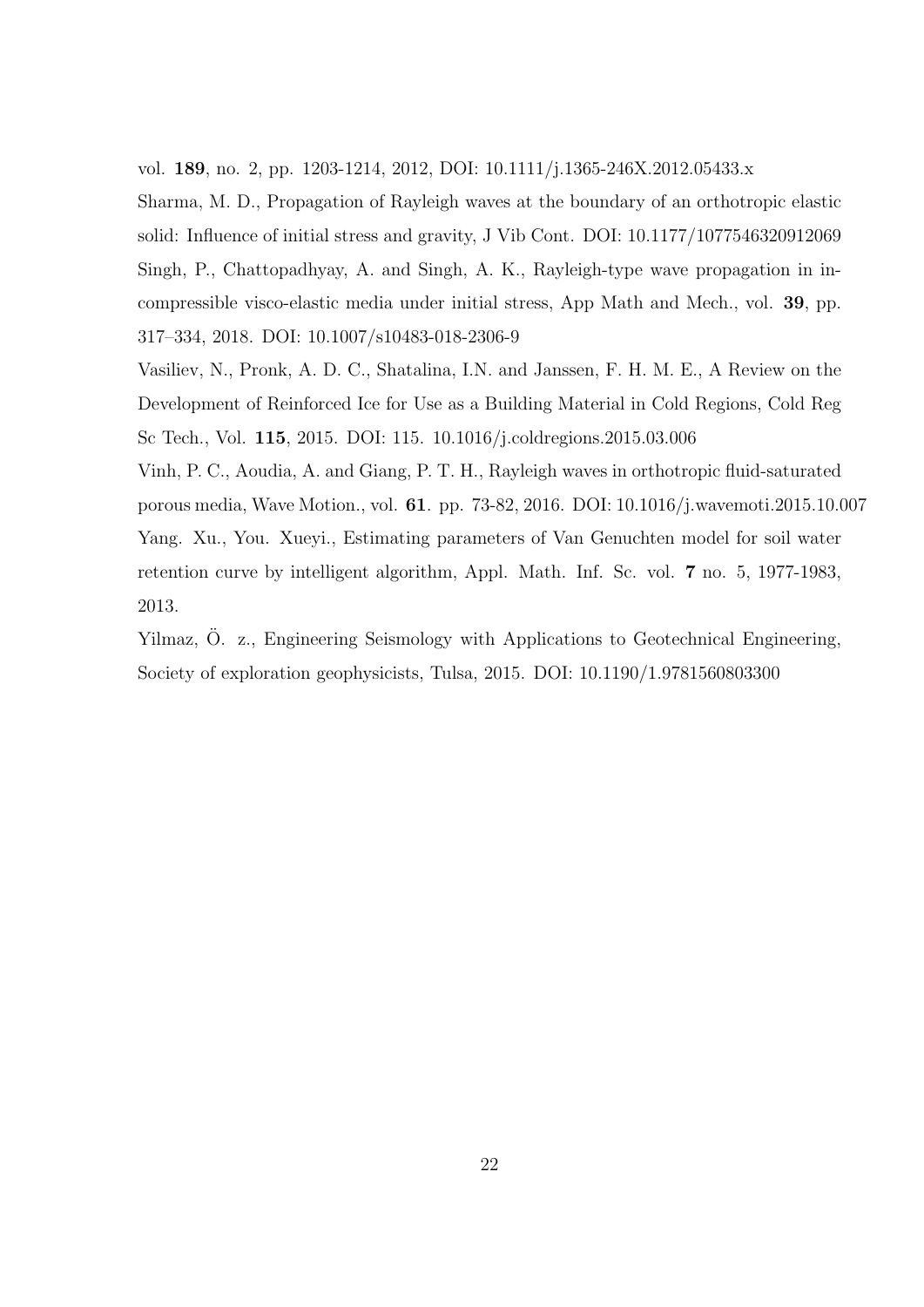Table-II.

| Nomenclature                       |                                                                    |
|------------------------------------|--------------------------------------------------------------------|
| $\rho_{\alpha}$                    | density for the phase $\alpha$ $(\alpha = s_1, 1, 2, s_2)$         |
| $\theta_{\alpha}$                  | volume fraction for the phase $\alpha$                             |
| $\sigma^{\alpha}$                  | components of stress on the phase $\alpha$                         |
| $u_{\alpha}$                       | displacement field of each phase $\alpha$                          |
| $S_{\gamma}$                       | saturation of each fluid phase $(\gamma = 1, 2)$                   |
| $S_{s_{\gamma}}$                   | fraction of each solid in composite matrix                         |
| $R_{11}, R_{22}$                   | coefficients related to viscous drag                               |
| $A_{11}, A_{22}$                   | coefficients related to inertial drag of first solid               |
| $B_{11}, B_{22}$                   | coefficients related to inertial drag of second solid              |
| $A_{12}$                           | inertial coupling parameter connecting fluid phases                |
| $G_{s_{\gamma}}$                   | shear modulus of each solid phase                                  |
| $\omega$                           | angular frequency                                                  |
| $\eta_{\gamma}$                    | viscosity of fluid phase                                           |
| $P_{\beta}$                        | Four dilatational waves in medium $\beta$ ( $\beta = 1, 2, 3, 4$ ) |
| $S_l$                              | Two shear waves in medium<br>$(l = 5, 6)$                          |
| $k_{\beta}$                        | complex wave number of dilatational wave                           |
| $k_l$                              | complex wave number of rotational wave                             |
| $k_r$                              | complex wave number of Rayleigh wave                               |
| $V_r$                              | phase speed of Rayleigh wave                                       |
| $A_r$                              | attenuation coefficient of Rayleigh wave                           |
| $v_{\beta}$                        | phase speed of dilatational wave                                   |
| $\upsilon_l$                       | phase speed of rotational wave                                     |
| $K_{\alpha}$                       | Bulk modulus of $\alpha$ phase                                     |
| $K_{s_{\gamma}}^d$                 | Drained bulk modulus of solid                                      |
| $\mathbb{K}_{s_\gamma}$            | Permeability of solid phase                                        |
| $T_{s_{\gamma}}$                   | tortuosity of solid                                                |
| $\mathbb{K}_{r_{\gamma}}$          | Relative permeability of fluids                                    |
| $\phi$                             | porosity of medium                                                 |
| $p_c$                              | capillary pressure difference between fluids                       |
| $\mathfrak{h}, \mathfrak{i}, \eta$ | fitting parameters                                                 |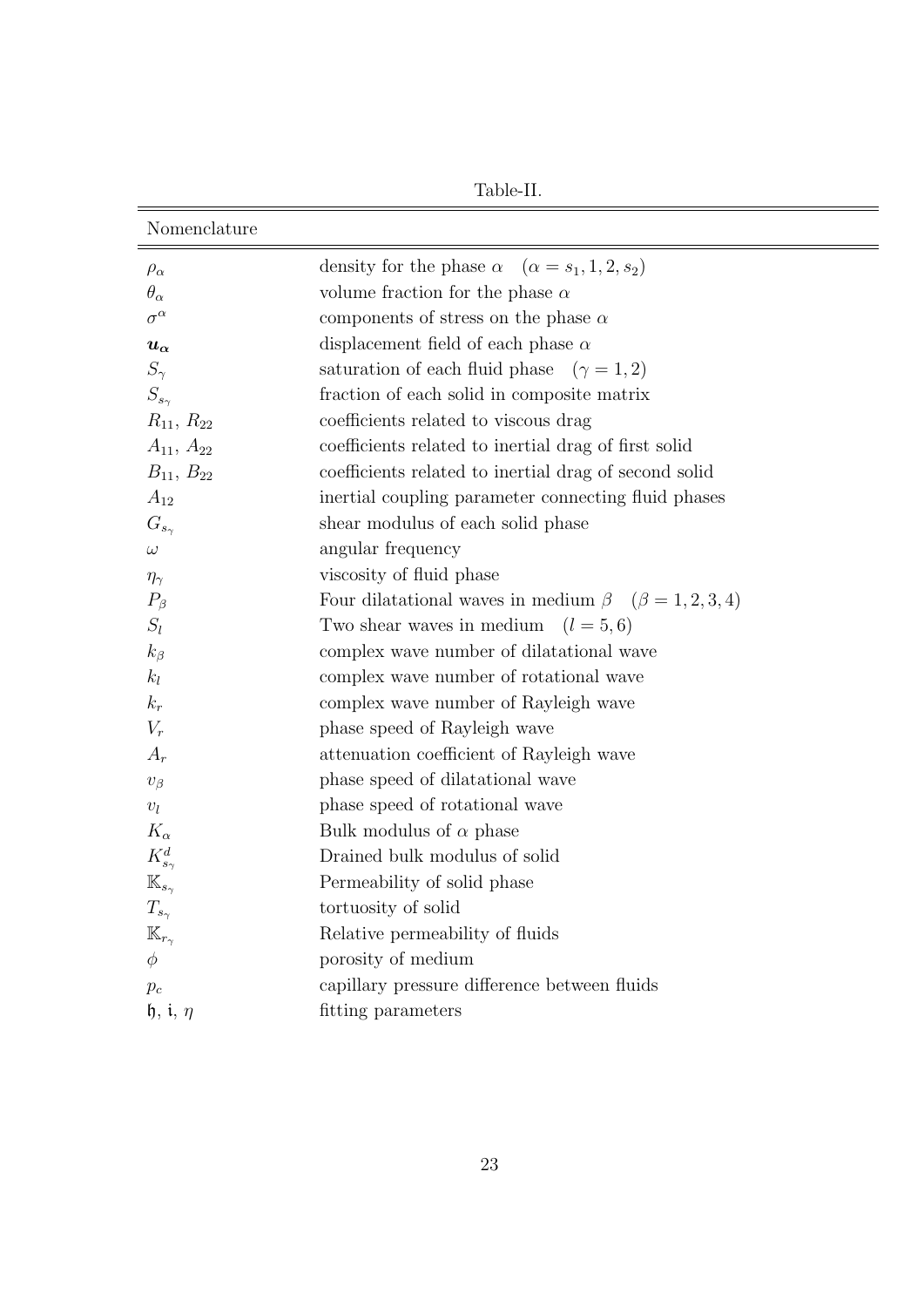

Figure 1: The variation of phase speed and attenuation coefficient of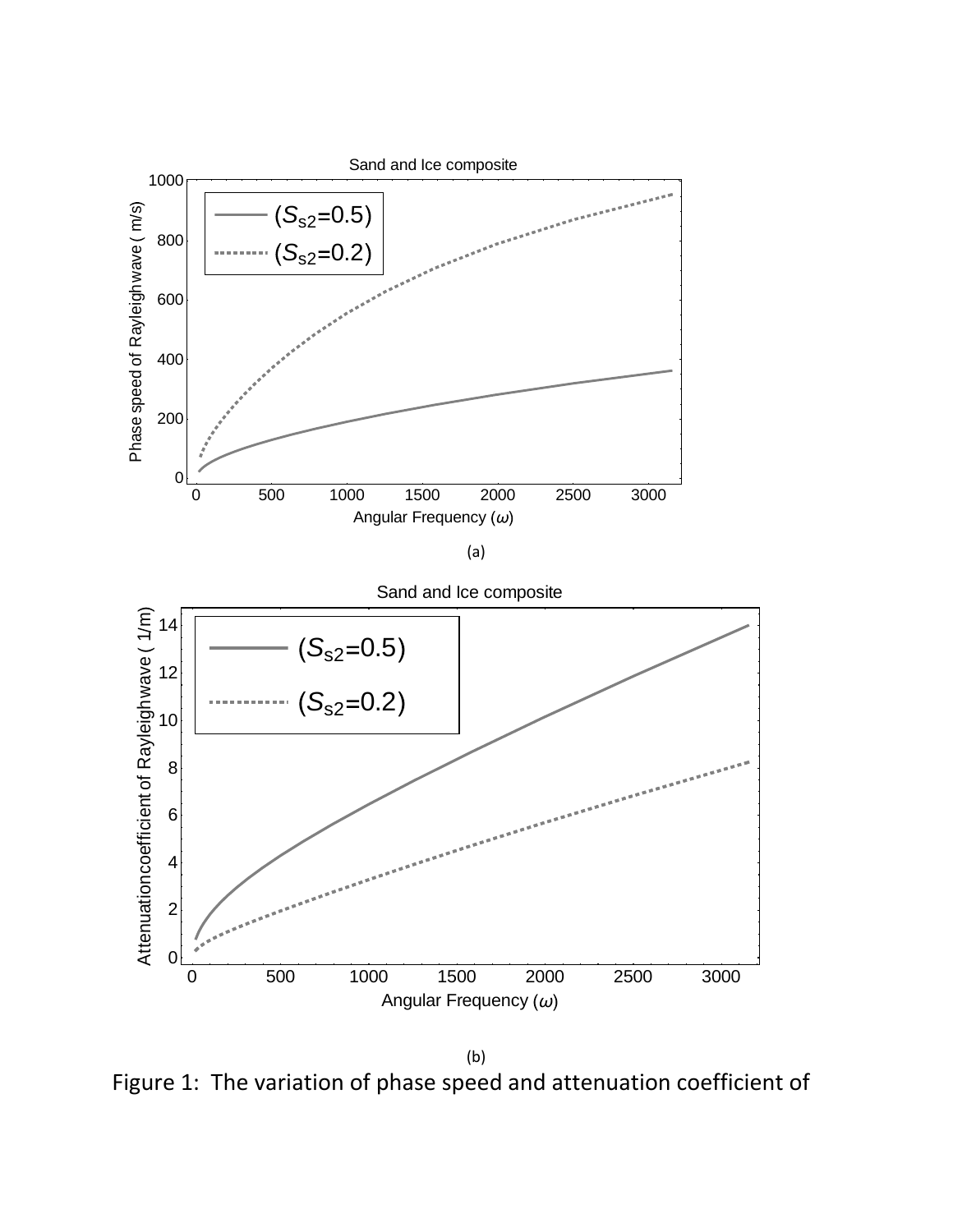Rayleigh wave with angular frequency of Sand-Ice Composite at different fractions of sand.



(a)

0 500 1000 1500 2000 2500 3000 0.00 0.05 0.10 0.15 Angular Frequency  $(\omega)$ Attenuationcoefficientof Rayleighwave 1 m Sand and Clay composite  $S_{s2} = 0.2$  $S_{s2} = 0.5$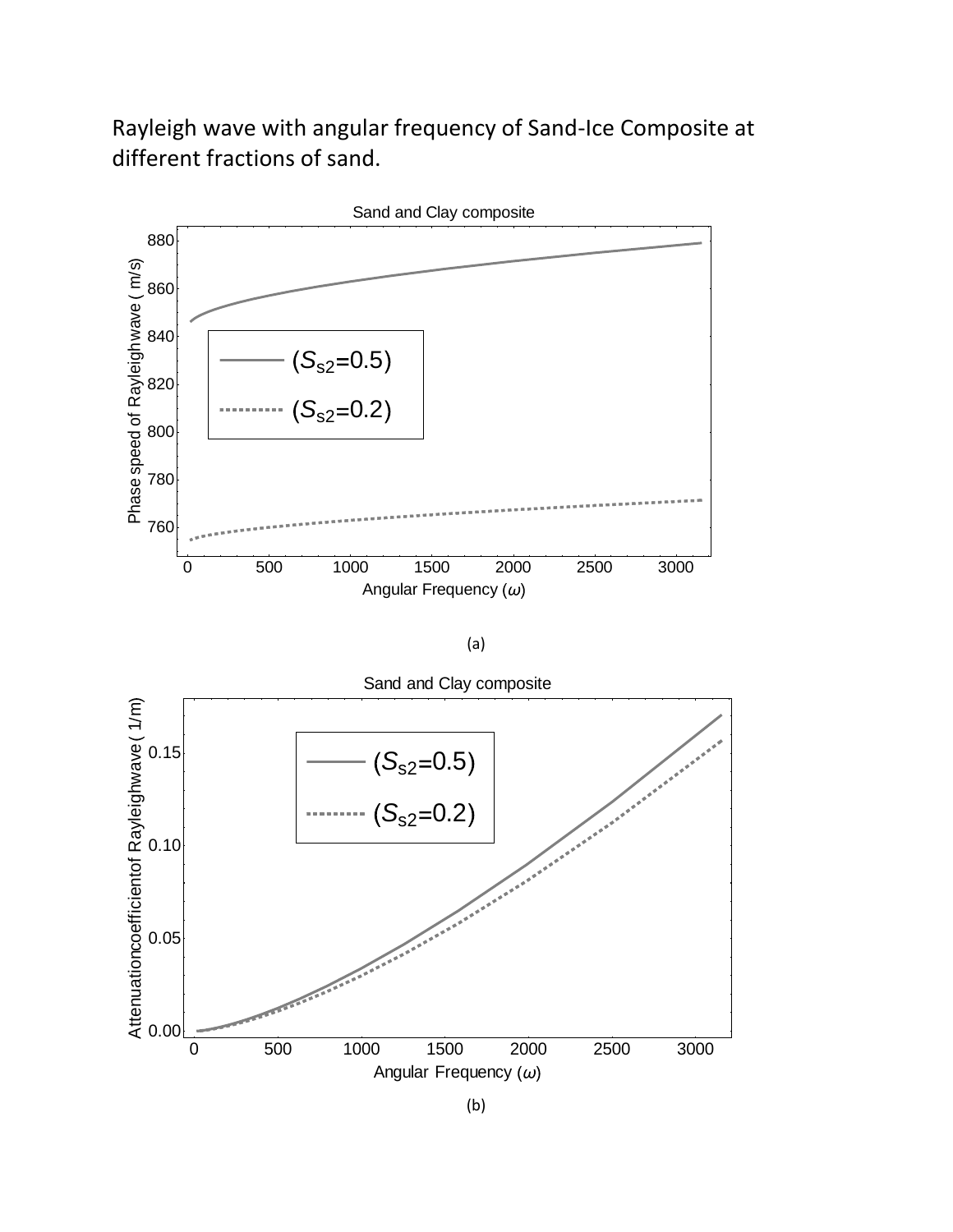Figure 2: The variation of phase speed and attenuation coefficient of Rayleigh wave with angular frequency of Sand-Clay composite at different fractions of sand.



(a)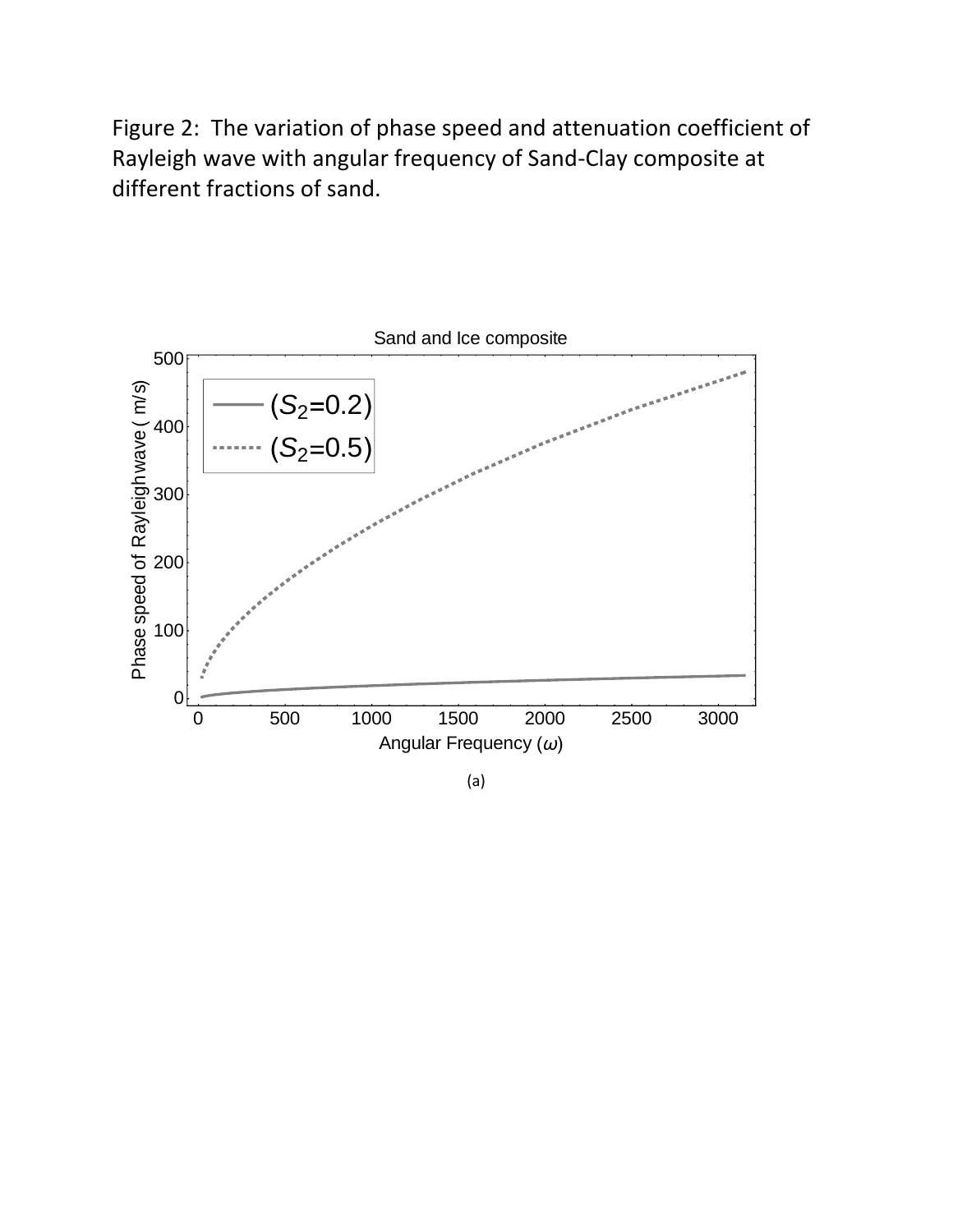

Figure 3: The variation of phase speed and attenuation coefficient of Rayleigh wave with angular frequency of Sand-Ice Composite at different water saturation.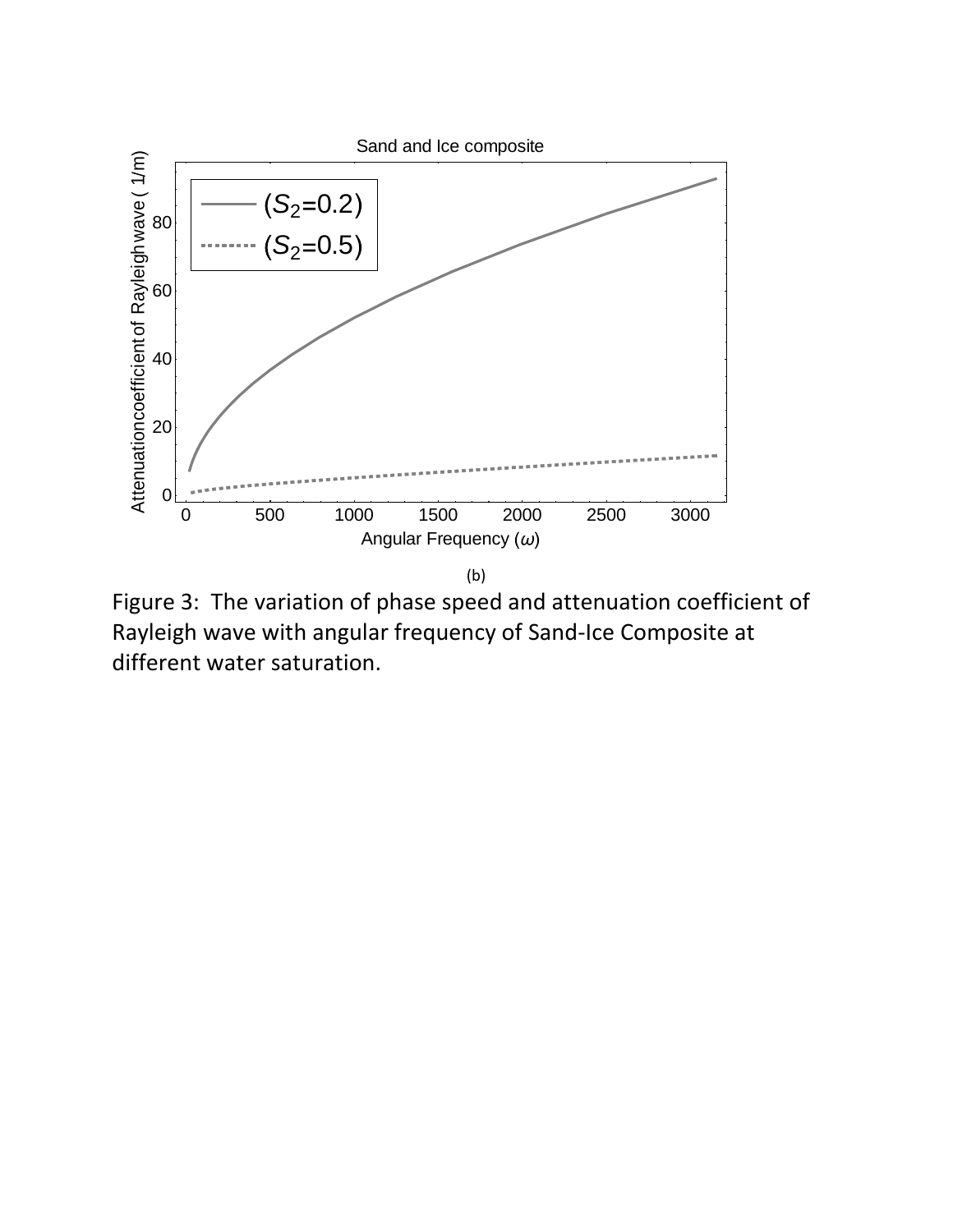

Figure 4: The variation of phase speed and attenuation coefficient of Rayleigh wave with angular frequency of Sand-Clay Composite at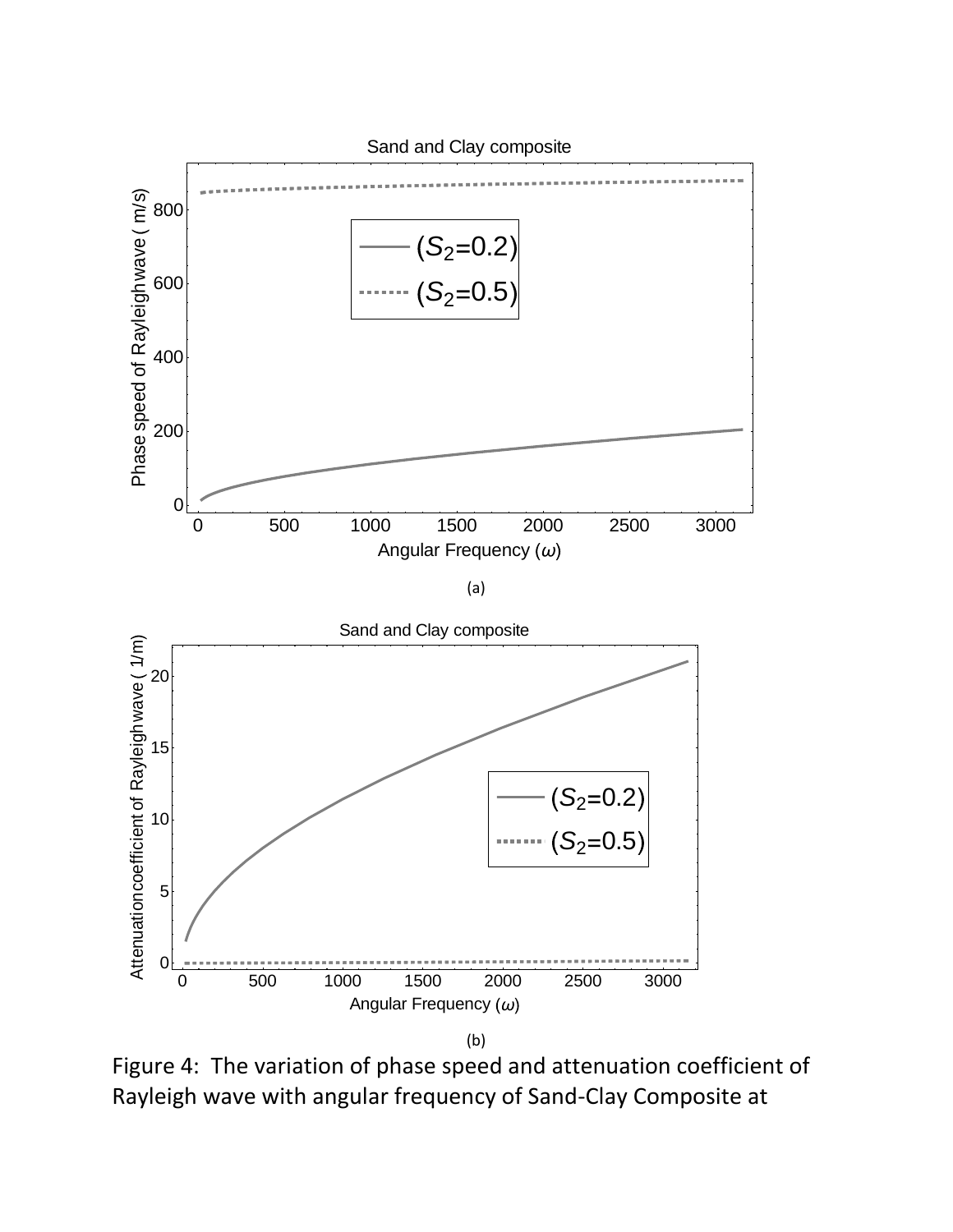## different water saturation.



(a)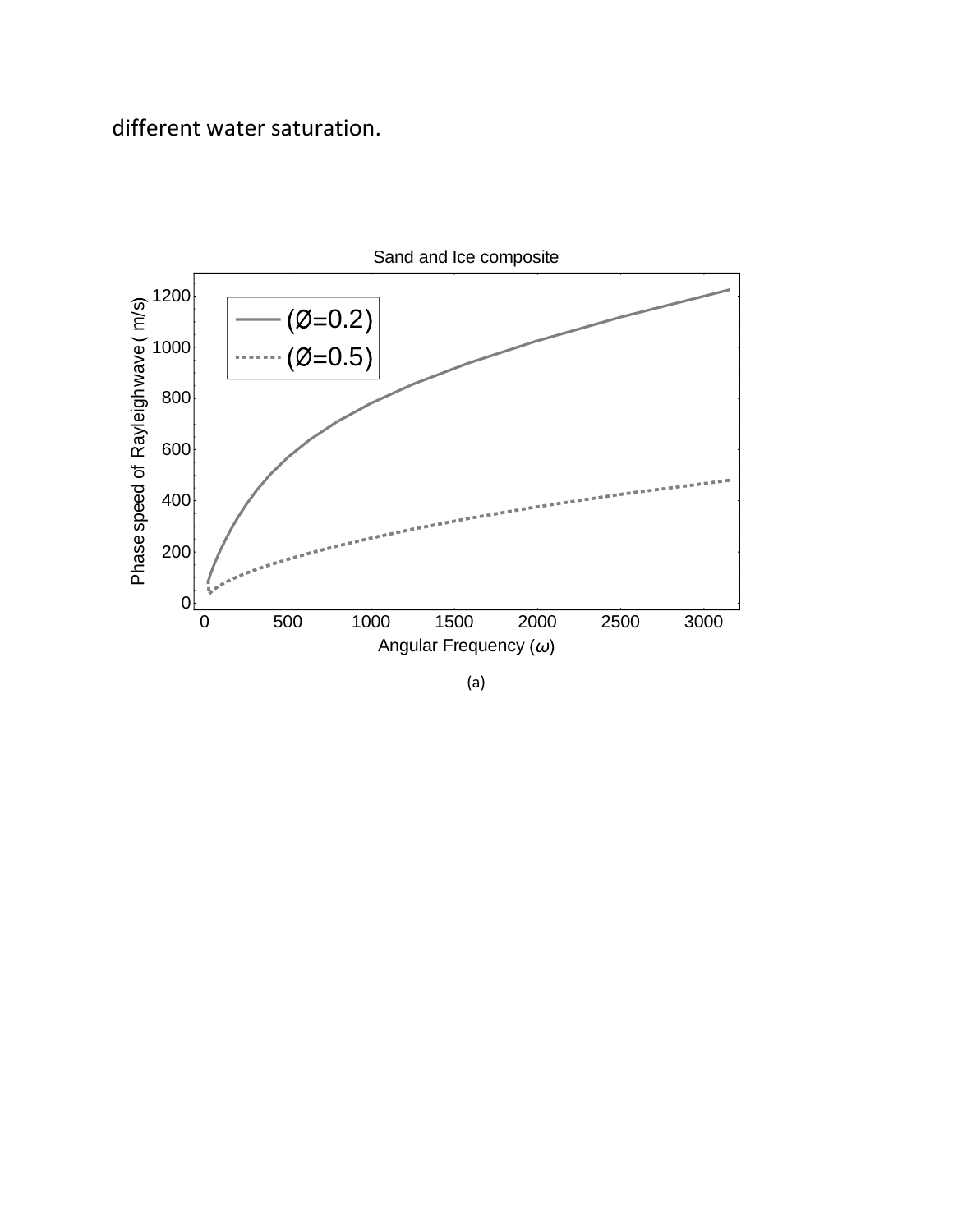

Figure 5: The variation of phase speed and attenuation coefficient of Rayleigh wave with angular frequency of Sand-Ice Composite at different porosity of medium.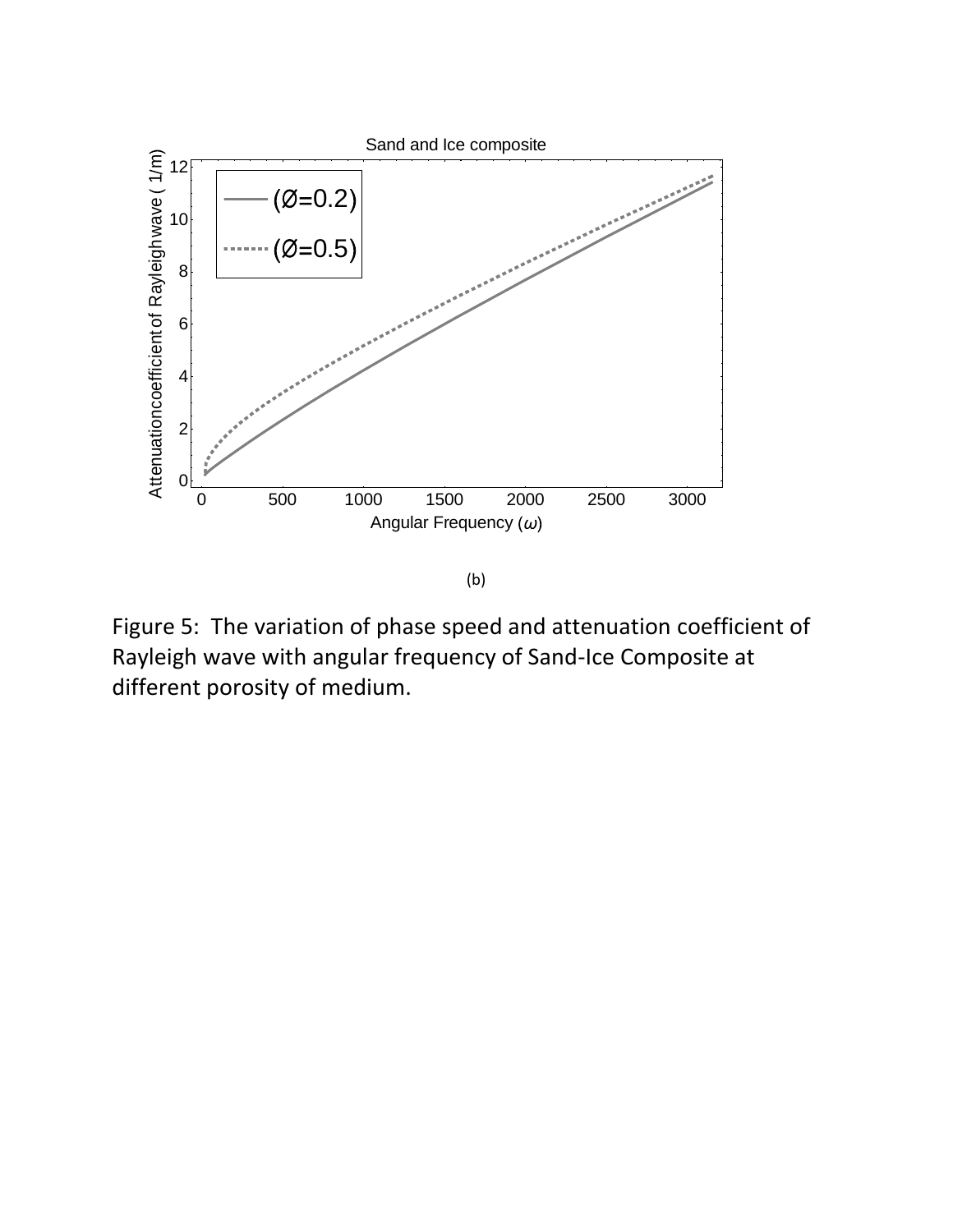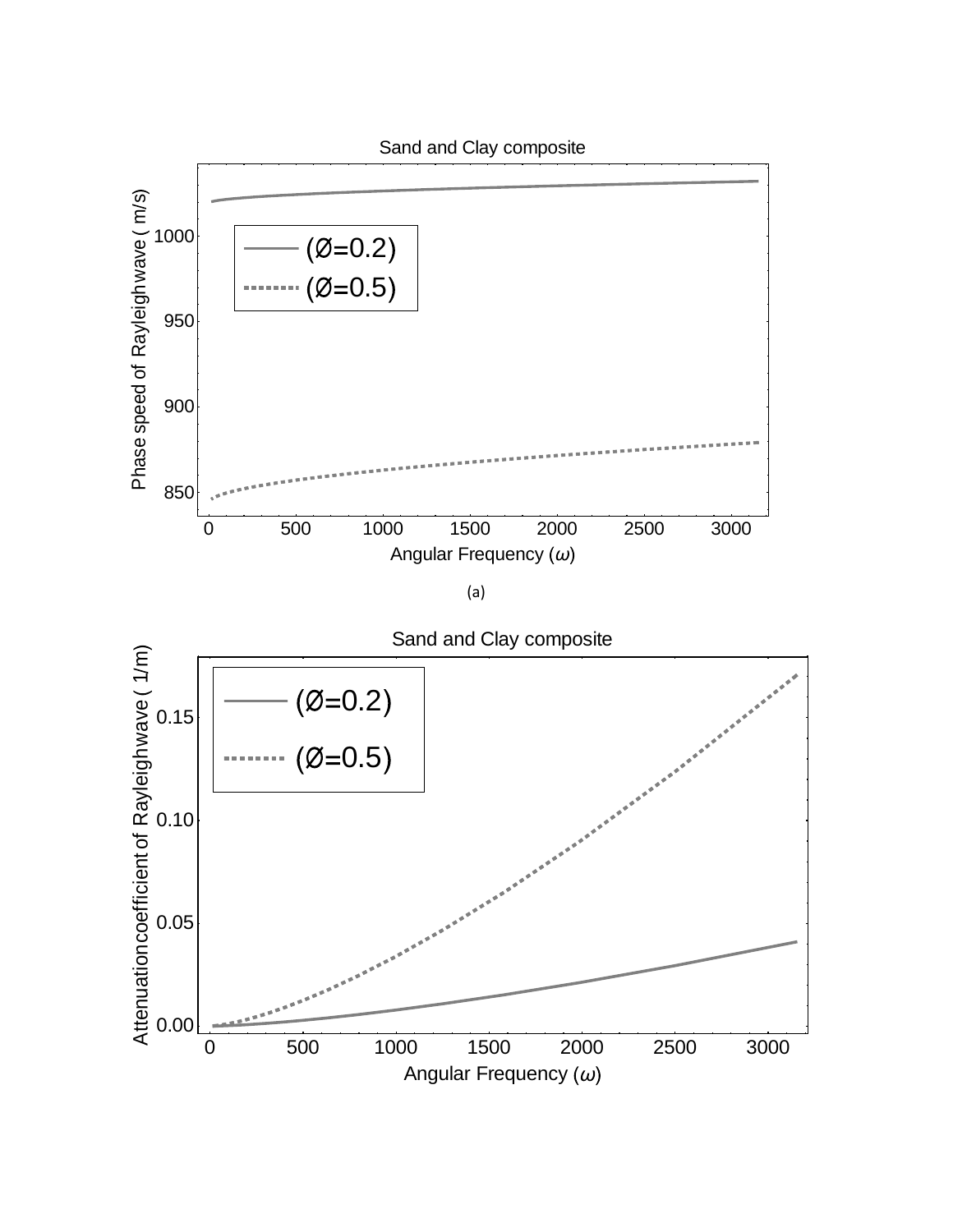Figure 6: The variation of phase speed and attenuation coefficient of Rayleigh wave with angular frequency of Sand-Clay Composite at different porosity of medium.



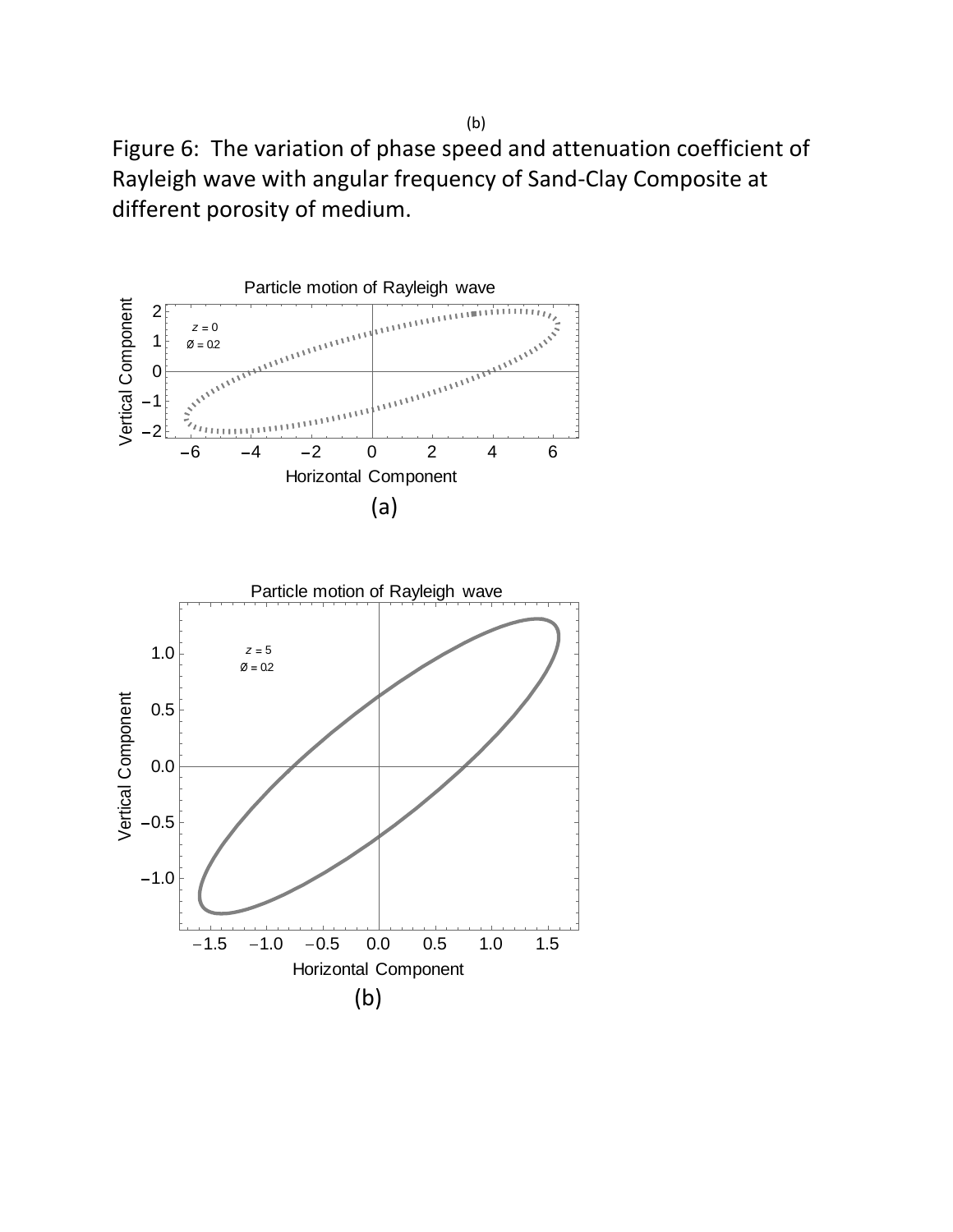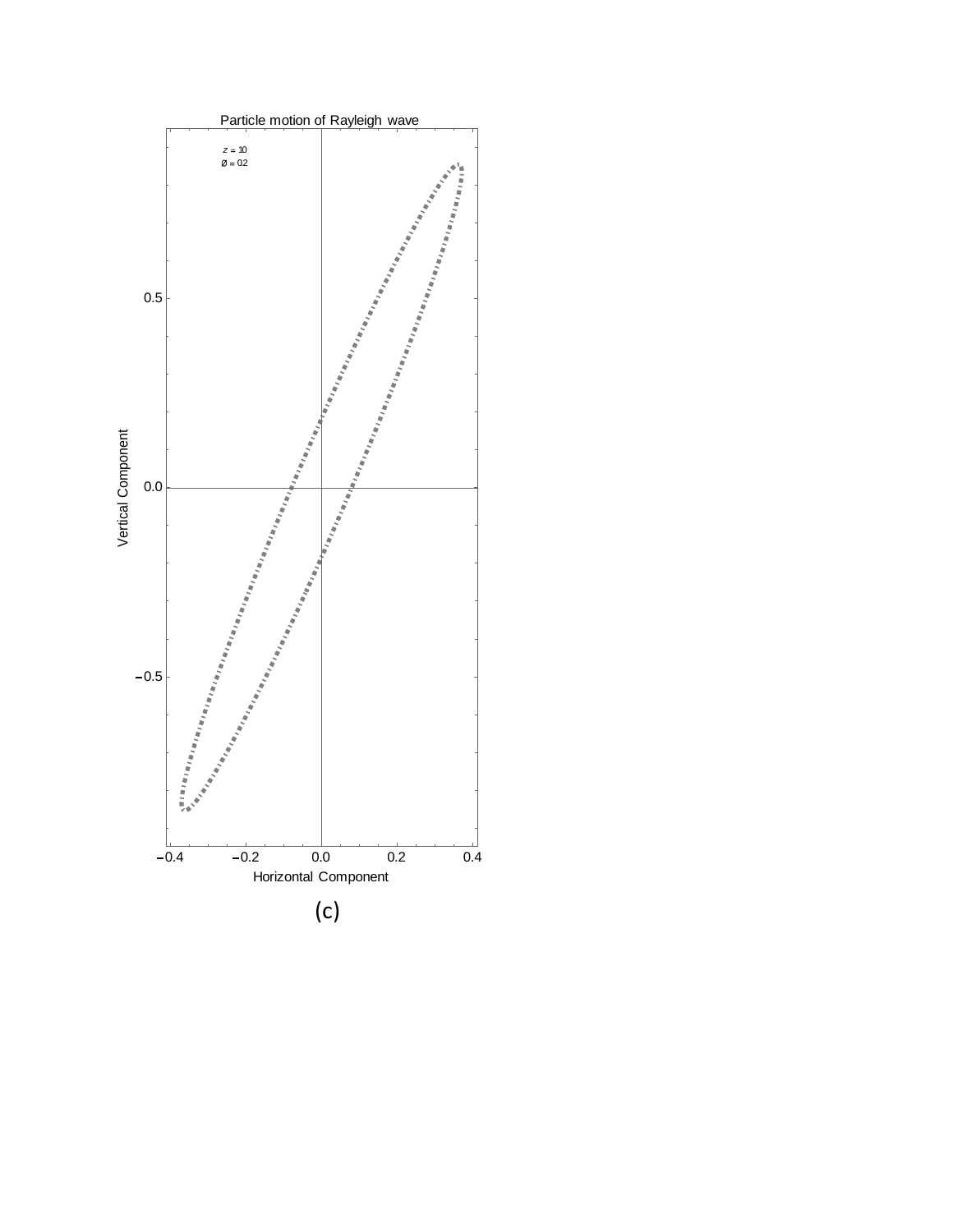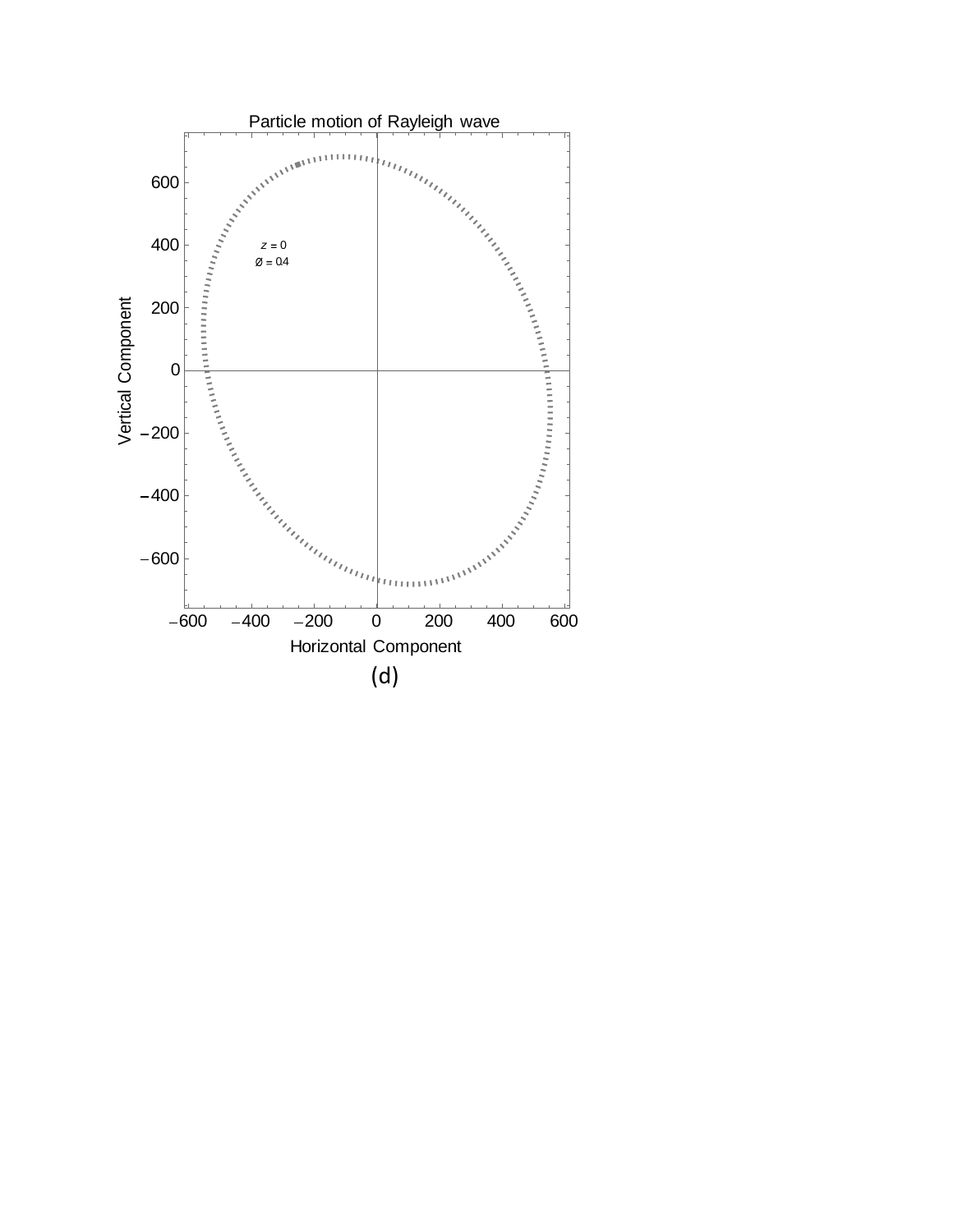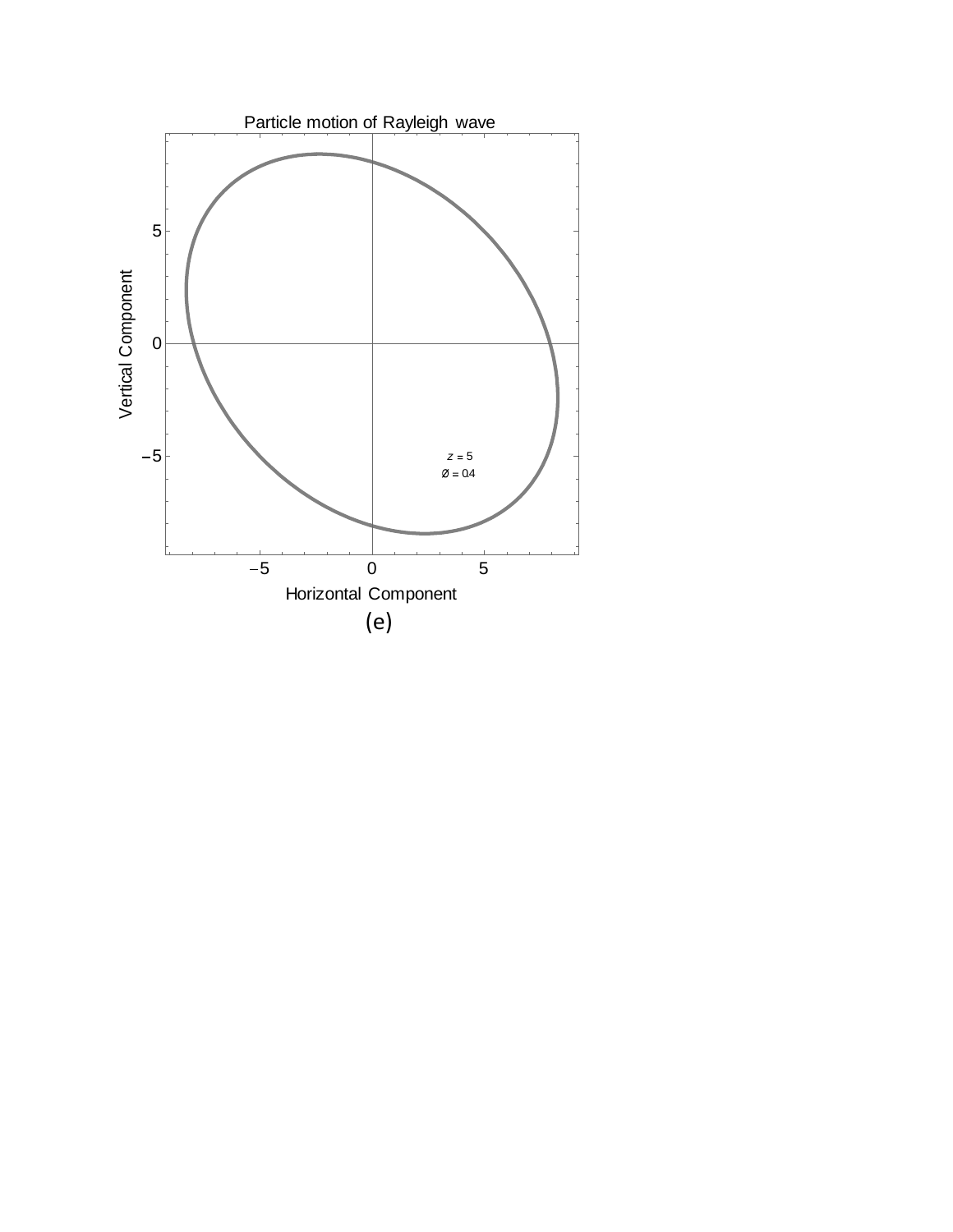

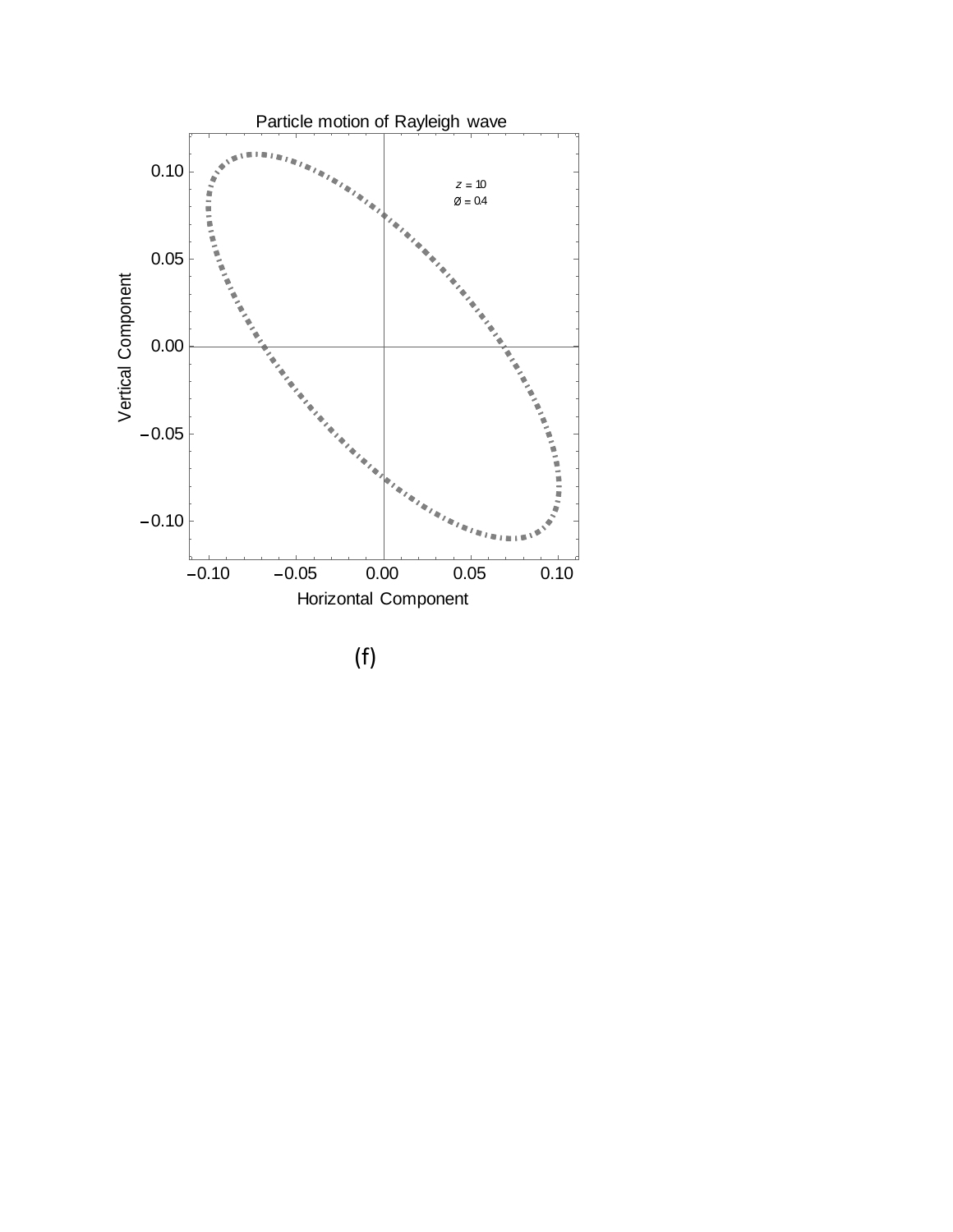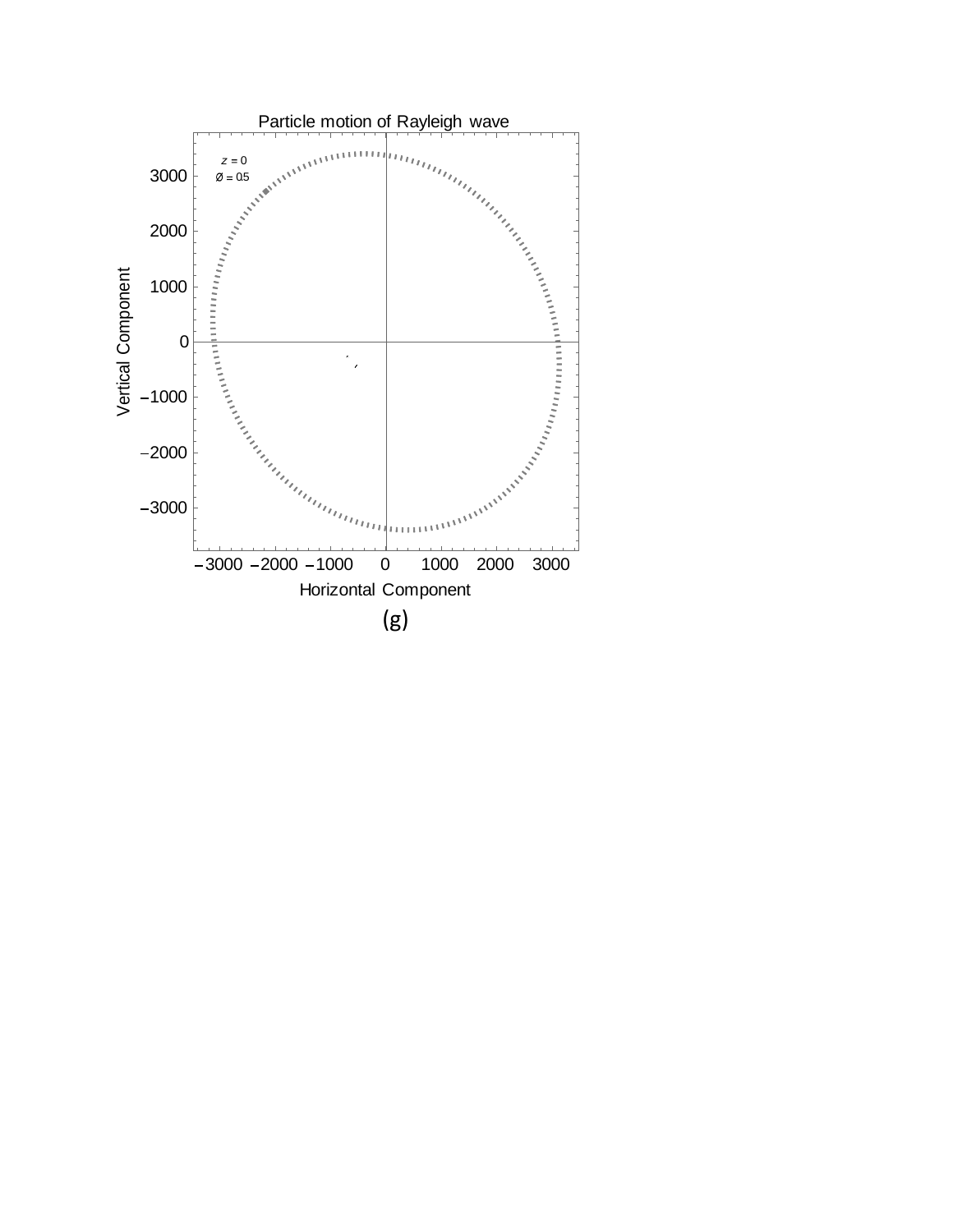